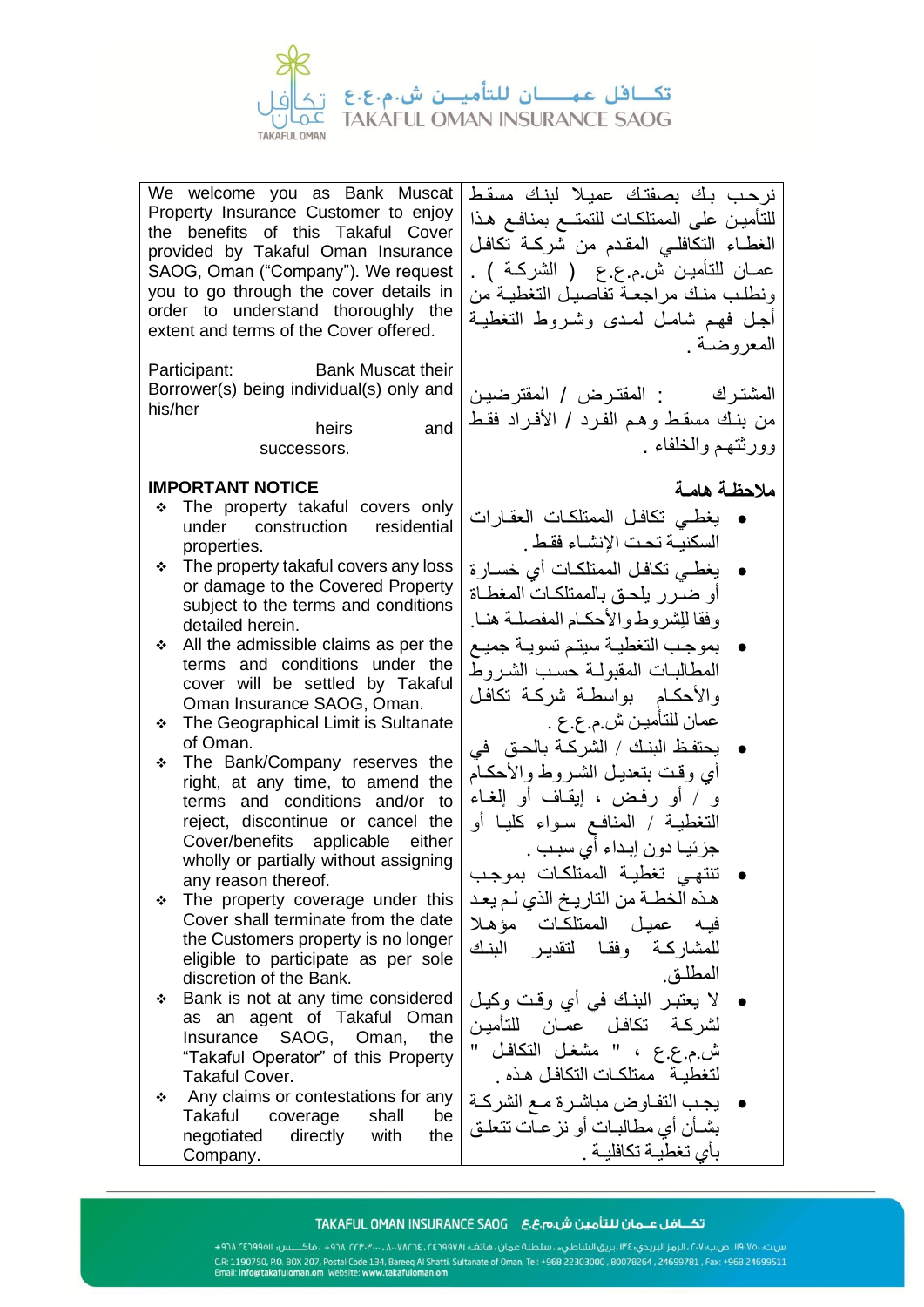

❖ The Customer agrees and declares that he/she will not assert any claim, against the Bank for any loss, damage or injury suffered or alleged as a result of any such disclosure or reporting to the Company.

# **DEFINITIONS**

For the purpose of this Cover, the following definitions shall apply unless the context otherwise requires:

**Accident** means a sudden, unforeseen and fortuitous event caused by external, violent and visible means

**Bank/Policyholder/Insured** means

Bank Muscat SAOG, Sultanate of Oman.

**Benefit(s)** means the benefit(s) provided for under the Coverage pursuant to this Cover.

**Commencement Date** means the date the Covered Property is included under this Cover by the Policyholder

**Coverage/Cover** means the scope of Takaful coverage pursuant to this Cover. **Coverage Amount** means the maximum amount of Benefit and/or limit mentioned in this Contract in relation to a Covered Benefit hereunder.

**Company** means Takaful Oman Insurance SAOG, Sultanate of Oman.

**Cover/Plan** means the Property Shield benefit cover brought to you by the Bank and offered by the Company.

**Participant** means the person to whom the Policyholder has given property finance and who has not been disqualified by the provisions of this Cover to be eligible to receive the benefits under this Cover.

**Coverage Amount** means the maximum amount of Benefit and/or the value of the property at the time of loss limit mentioned in this Plan in relation to a Covered Benefit hereunder.

**Covered Property** means the residential properties which are under

- يوافـق العميـل ويعلـن بأنـه لـن يقـوم بعمـل أي مطالبـة ضـد البنـك عن أي خسـارة أو ضـرر أو إصابـة تـم تكبدهـا أو إدعاءهـا نتيجـة لإلفصـاح أو اإلبـالغ للشركـة .
	- **تعريفـات**

ألغـراض هـذه التغطيـة ، تنطبـق التعريفـات التاليـة ما لـم يقتضـي السيـاق خـالف ذلـك :

ا**لحـادث** : هـو الحـدث المفاجـيء وغيـر المتوقـع الناتـج عن وسائـل خارجيـة وعنيفـة ومرئيـة . **البنـك / حامـل الوثيقـة / المؤمـن لـه** يعنـي بنـك مسقـط ش.م.ع.ع ، سلطنـة عمـان . ا**لمنفعـة/ المنافـع** تعنّـى المنافـع المنصوص عليهـا في التغطيـة بموجـب هـذه التغطيـة . **تاريـخ البدايـة** يعنـي التاريـخ الذي يتـم فيـه تضميـن الممتلكـات المغطـاة ضمـن هـذه التغطيـة من قبـل حامـل الوثيقـة . ا**لتغطيـة** تعنـي مجـال تغطيـة التكافـل بموجـب هـذه الخطـة . **مبلـغ التغطيـة** يعنـي الحـد األقصـى من مبلـغ المنفعـة و / أو الحـد المذكـور في هـذا العقـد فيما يتعلـق بالمنافـع المغطـاة هنـا . **الشركـة** تعنـي شركـة تكافـل عمـان للتأميـن ش.م.ع.ع ، سلطنـة عمـان . **التغطيـة / الخطـة** تعنـي تغطيـة منفعـة الممتلكـات المقدمـة لكـم بواسطـة البنـك والمعروضـة من قبـل الشركـة. ا**لمشتـرك** يعنـي الشخـص الذي قـام حامـل الوثيقـة بمنحـه تمويـال عقاريـا ولـم يتـم استبعـاده بموجـب أحكـام هـذه التغطيـة ليكـون مؤهـال الستـالم المنافـع بموجـب هـذه التغطيـة . **مبلـغ التغطيـة** يعنـي الحـد األقصـى لمبلـغ المنفعـة و / أو قيمـة الممتلكـات في وقـت الخسـارة ، الحـد المذكـور في هـذه الخطـة فيما يتعلـق بالمنافـع المغطـاة هنـا .

###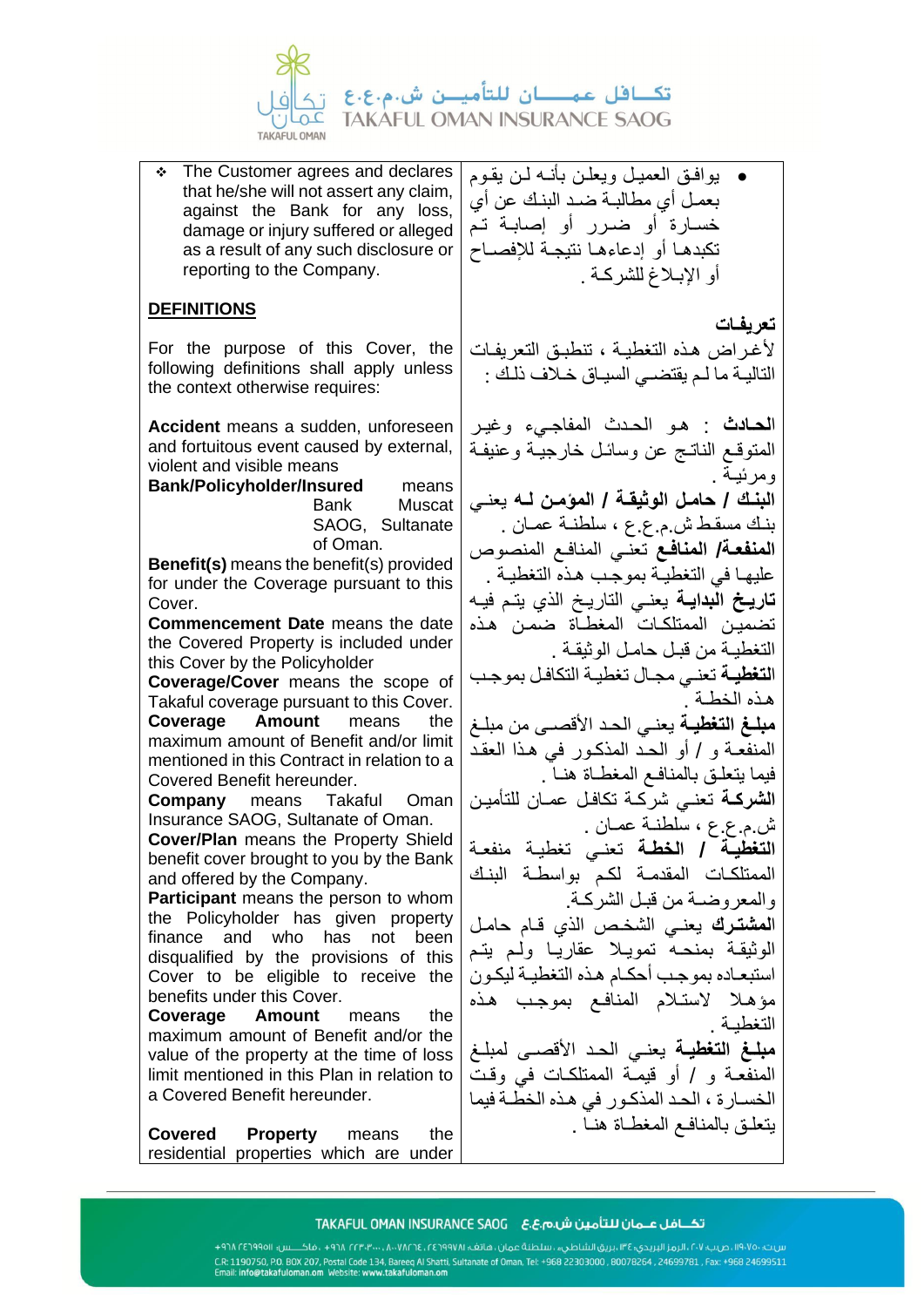

construction for which finance was disbursed by the Policyholder. For the purpose of this Plan, the building shall be deemed to be of standard construction if they are constructed of brick stone or concrete and have the external surface of the roof constructed reinforced cement concrete.

**Class I Construction** means Covered Property built with block and cements walls and roofed with reinforced cement concrete.

**Property Takaful means Property** Takaful Coverage in respect of the Covered Property, under this Cover.

# **ELIGIBILITY CONDITIONS**

- The Customer must meet the eligibility criteria stipulated by the Policyholder to become a Covered Person.
- The purpose of finance should be for the purchase of residential properties under construction only.

## **PROPERTY TAKAFUL - UNDER CONSTRUCTION PROPERTIES**

# **SCOPE OF COVER**

The residential building and Office building of which is under construction. Section 1 – Material damage covered; Section 2 – Third Party Liability is Not Covered

The Company will indemnify the Participant from the Fund, if at any time during the period of cover the items or any part thereof entered in the Policy shall suffer any unforeseen and sudden physical loss or damage from any cause, other than those specifically excluded, in a manner necessitating repair or **الممتلكـات المغطـاة** تعنـي العقـارات السكنيـة تحت التشييـد والتي قـام حامـل الوثيقـة بصـرف التمويـل لهـا . ألغراض هـذه الخطـة ، يعتبـر المبنـى بنـاء قياسـي في حالـة تشييـده من حجـر الطـوب أو الخرسانـة ولها سطـح خارجـي للسقـف المشيـد من الخرسانـة المسلحـة األسمنتيـة . **الفئـة 1 من البنـاء** تعنـي الممتلكـات المغطـاة المشيـدة بالطابـوق والأسمنت والجـدران األسمنتيـة وسقـف من الخرسانـة األسمنتيـة المسلحـة . **ممتلكـات التكافـل** تعني تغطيـة تكافـل الممتلكـات فيمـا يتعلـق بالممتلكـات المغطـاة بموجـب هـذه الخطـة . **شـروط األهليـة**  • يجـب على العميـل استيفـاء معاييـر األهليـة المنصوص عليها من قبـل حامـل الوثيقـة ليصبـح شخص مغطـى . • الغـرض من التمويـل يجـب أن يكـون لشراء عقـارات سكنيـة تحت اإلنشـاء فقـط . **ممتلكـات التكافـل – خصائص الممتلكـات تحـت التشييـد مجـال التغطيـة** المبنـى السكنـي ومبنـى المكاتـب تحـت التشييـد القسـم 1 – تغطيـة الضـرر المـادي . القسـم 2 – مسئوليـة الطـرف الثالـث غيـر مغطيـة. تقـوم الشركـة بتعويـض المشتـرك من الصنـدوق إذا تعرضـت البنـود المغطيـة أو أي جـزء منهـا في أي وقـت خـالل فتـرة التغطيـة ألي خسـارة أو ضـرر مـادي غيـر متوقـع ومفاجـيء نتيجـة أي سبـب بخـالف األسباب المستبعـدة على وجـه التحديـد ، بالطريقـة التي

### 

س.ت: ١٩٠٧٠٠، ص.ب: ٢٠٧، الرمز البريدي: ١٣٤، بريق الشاطيء ، سلطنة عمان ، هاتف: ١٩٧١ه-٢٤٢، ١٨٠٢ه- ١٨٠٠، ١٩٠٣م، ١٩٤٠هـ ١٨٠٢ه- ١٩٠٨ه-س.ت: ۱۹۰۰ می بازی از ایری استفاده کوری استفاده کوری استفاده است. از ۱۹۰۲ میلاد به ۱۹۰۰ میلاد است.<br>CR. 1190750, PD. BDX 207, Postal Code 134, Bareeq Al Shatti, Sultanate of Oman, Tel: +968 22303000 , 80078264<br>Email: info@t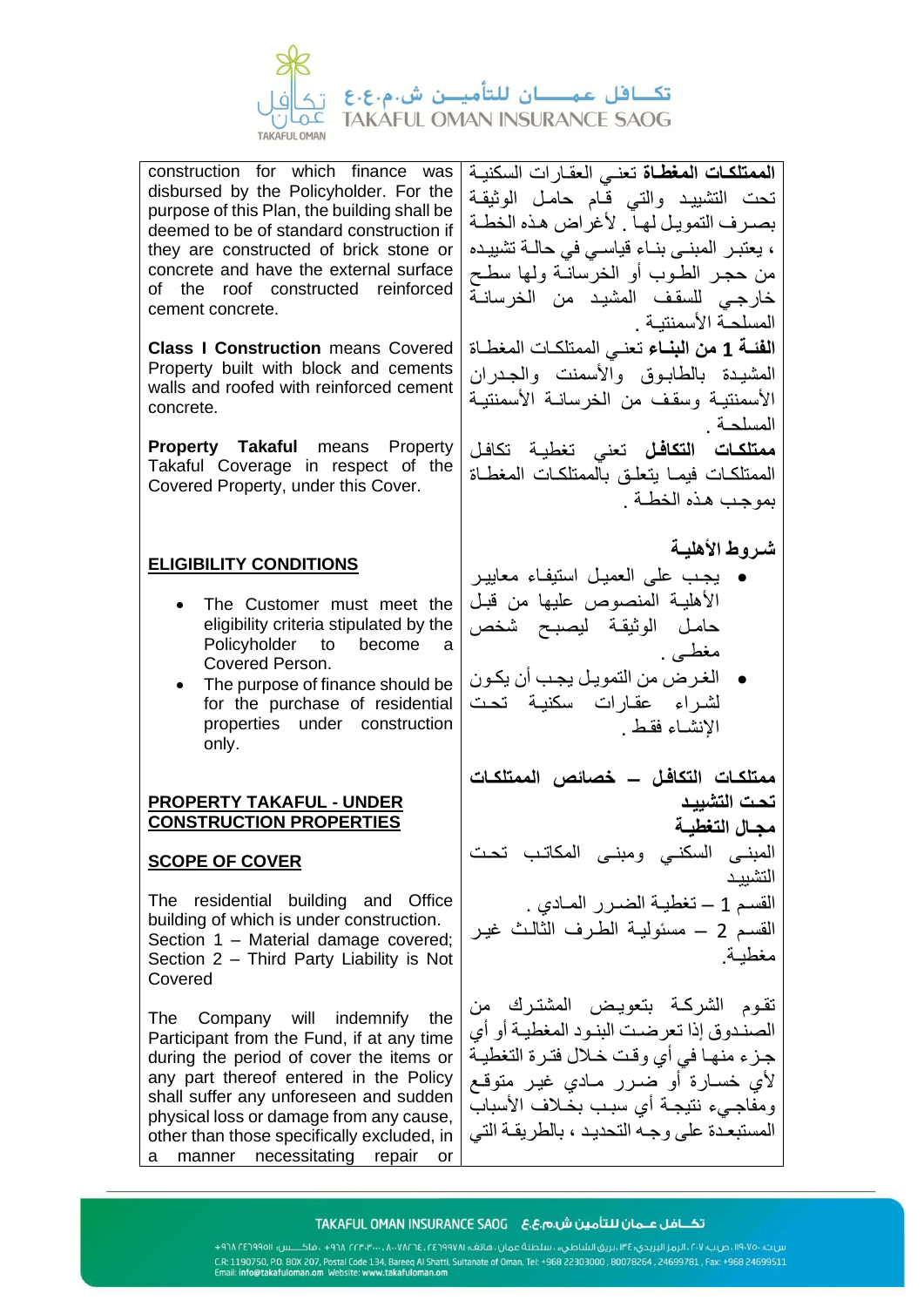

replacement, The Company will indemnify the Participant in respect of such loss or damage as hereinafter provided by payment in cash, replacement or repair (at their own option) up to an amount not exceeding in respect of each of the items specified in the Policy the sum set opposite thereto and not exceeding in any one (1) event the limit of indemnity where applicable and not exceeding in all the total sum expressed in the Policy as covered hereby. The Company, will also reimburse the Participant for the cost of clearance of debris at the site following upon any event giving rise to a claim under this Policy provided a separate sum therefore has been entered in the Policy and provided that the liability under this Policy shall in no case exceed in respect of each item the sum expressed.

## **Sum Covered**

It is a requirement of this Takaful Policy that the sums covered in the Policy shall not be less than

For item 1

The full value of the contract works at the completion of the construction, inclusive of all materials, wages, freight, customs duties, dues and materials or items supplied by the Participant;

For items 2 and 3

The replacement value of construction plant, equipment and construction machinery; which shall mean the cost of replacement of the covered items by new items of the same kind and capacity, and the Participant undertakes to increase or decrease the amounts of coverage in the event of any material fluctuation in wages or prices provided always that such increase or decrease shall take تتطلـب اإلصـالح أو اإلستبـدال . ستقـوم الشركـة بتعويـض المشتـرك فيما يتعـق بهـذه الخسـارة أو الضـرر عن طريـق الدفـع نقـدا أو الاستبدال أو الإصـلاح ( حسب اختيارهم) بحـد أقصـى مبلـغ لاّ يتجـاوز فيما يتعلـق بكـل عنصـر من العناصـر المحـددة في الوثيقـة المبلـغ المحـدد مقابلـه وال يتجـاوز في أي حـدث واحـد حـد التعويـض وال يتجـاوز إجمالي المبلـغ المعبـر عنـه في الوثيقـة كمبلغ تغطيـة . تعـوض الشركـة أيضـا المشتـرك عن تكلفــة إزالـة األنقـاض في الموقـع بعـد أي حـدث يؤدي الي مطالبـة بموجـب هـذه الوثيقـة بشـرط ادخـال مبلـغ منفصـل في الوثيقـة وشريطـة أن المسئوليـة بموجـب هـذه الوثيقـة يجـب أن ال تتجـاوز بأي حـال من األحـوال فيما يتعلـق بكـل عنصـر المبلـغ المعبـر عنـه.

**مبلـغ التأميـن**  من متطلبـات وثيقـة التكافـل هـذه أن ال يقـل مبلـغ التغطيـة في الوثيقـة عن للبنـد 1 القيمـة الكاملـة لأعمـال العقد عنـد الانتهـاء من البنـاء ، شاملـة جميـع المـواد واألجـور والشحـن والرسـوم الجمـركيـة والمستحقـات والمـواد أو العناصـر التي يقدمهـا المشتـرك.

للبنـود 2 و 3 قيمـة استبـدال آالت ومعـدات التشييـد والتي تعنـي تكلفـة استبـدال العناصـر المغطـاة بعناصـر جديـدة من نفـس النـوع والطاقـة االنتاجيـة ويتعهـد المشتـرك بزيـادة أو تخفيـض مبالـغ التغطيـة في حالـة أي تقلـب في أجـور أو أسعـار المـواد شريطـة أن تسـري هـذه الزيـادة أو النقـص فقط بعـد تسجيـل ذلـك في الوثيقـة بواسطـة الشركـة. إذا تبيـن في حالـة الخسـارة أو الضـرر ، أن مبالـغ التغطيـة أقـل من المبالـغ المطلوب تغطيتهـا ، فسـوف ينخفـض المبلـغ القابـل لالسترداد بواسطـة المشتـرك بموجـب هـذه الوثيقـة بنسبـة مبالـغ التغطيـة المحملـة على

####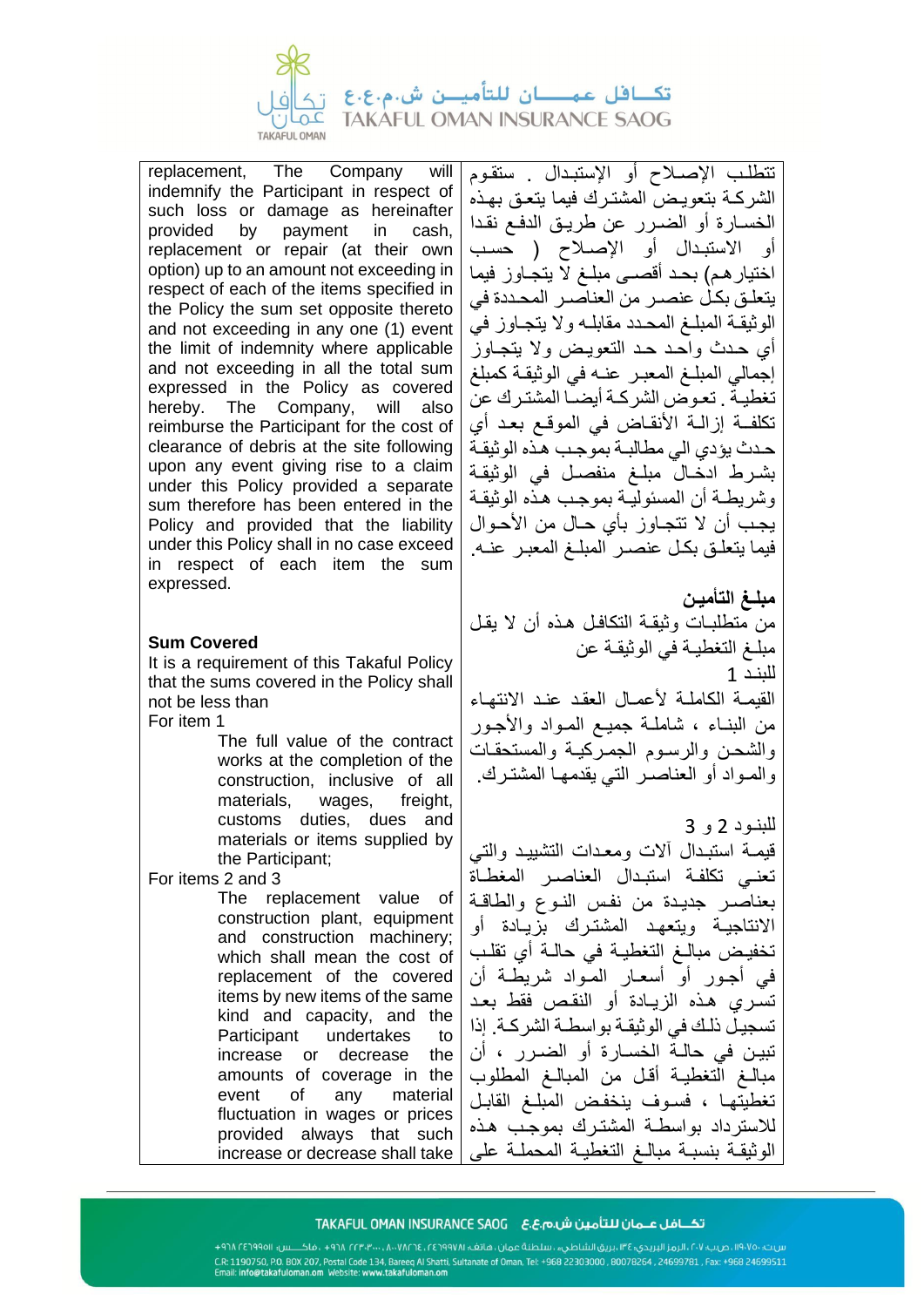

effect only after the same has been recorded on the Policy by the Company. If, in the event of loss or damage, it is found that the sums covered are less than the amounts required to be covered, then the amount recoverable by the Participant under this Policy shall be reduced in such proportion as the sums covered bear to the amounts required to be covered. Every object and cost item are subject to this provision separately.

## **Basis of loss settlement**

In the event of any loss or damage the basis of any settlement under this Policy shall be:

- a) In the case of damage which can be repaired - the cost of repairs necessary to restore the items to their condition immediately before the occurrence of the damage less salvage, or
- b) In the case of a total loss the actual value of the items immediately before the occurrence of the loss less salvage.

However, only to the extent the costs claimed had to be borne by the Participant and to the extent they are included in the sums covered and provided always that the provisions and conditions have been complied with.

The Company will make payments only after being satisfied by production of the necessary bills and documents that the repairs have been affected or replacement has taken place, as the case may be. All damage which can be repaired shall be repaired, but if the cost of repairing any damage equals or exceeds the value of the items immediately before the occurrence of the damage, the settlement shall be made on the basis provided for in (b) above.

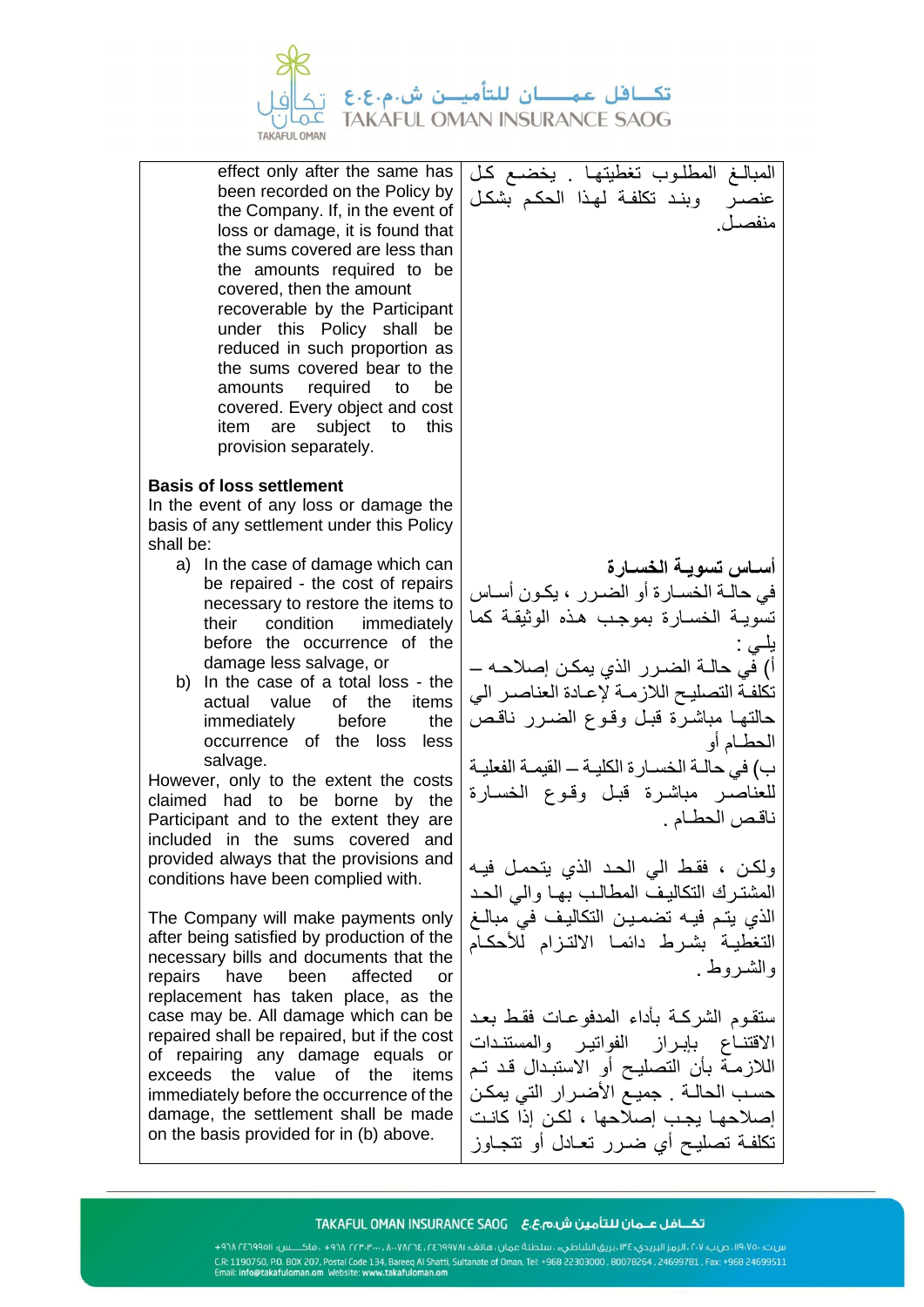

The cost of any provisional repairs will be borne by the Company if such repairs constitute part of the final repairs and do not increase the total repair expenses. The cost of any alterations, additions and/or improvements shall not be recoverable under this Policy.

### **Interest covered**

- a) The residential building and Office building of which is under construction only.
- b) Construction works covered by contractor(s) and joint insured with Bank are excluded.
- c) Permanent and temporary works and all materials for incorporation therein all forming part of the civil engineering works in respect of residential or Office properties under construction (Including extensions, additional structures), which are financed in whole or in part by and under mortgage to the Bank.
- d) For the purpose of this Plan the building shall be deemed to be of Standard construction if they are constructed of brick stone or concrete and have the external surface of the roof constructed Reinforced Cement Concrete.
- e) Maximum period of Construction is 12 months and Maintenance Period are not Covered.

# **Deductible**

a) Fire/Explosion/Strike, Riot & Civil Commotion RCC/ Act of God/Major Perils - 10% of claim amount subject to minimum of RO 500 each and every claim and/or per location

قيمـة المـواد مباشـرة قبـل حـدوث الضـرر ، تتـم التسويـة على األساس المنصـوص عليـه في (ب) أعلاه .

تتحمـل الشركـة تكلفـة أي تصليحـات مؤقتـة إذا شكلـت هـذه التصليحـات جـزء من التصليحـات النهائيـة وال تزيـد من إجمالي مصاريـف التصليـح . تكلفـة أي تغييـرات ، إضافـات و / أو تحسينـات غيـر قابلـة لالسترداد بموجـب هـذه الوثيقـة .

**المصالـح المغطـاة**  أ) المبانــي السكنيــة والمكاتـب تحـت التشبيـد فقـط . ب) استبعـاد أعمـال التشبيـد المغطيـة بو اسطـة المقـاول / المقاوليـن والتأميـن المشتـرك مـع البنـك ت) الأعمـال الدائمـة والمؤقتـة وجميـع المـواد التي سيتـم تضمينهـا هنـا تشكـل جـزء من أعمـال الهندسـة المدنيـة فيما يتعلـق بالممتلكات السكنيـة أو المكاتـب تحـت التشييـد ) بما في ذلـك التمديـدات والهياكـل اإلضافيـة( والتي يتـم تمويلهـا كليـا أو جزئيـا عن طريـق الرهـن للبنـك .

ث( ألغـراض هـذه الخطـة ، تعتبـر المبانـي تشييـد قياسـي في حالـة تشييـدها من حجـر الطـوب أو الخرسانـة ولها سطـح خارجـي للسقـف المشيـد من الخرسانـة المسلحـة األسمنتيـة .

ج) الحد الأقصـى لفتـرة التشييـد هـى 12 شهـر وفتـرة الصيانـة غيـر مغطيـة .

**الخصـم** 

أ) الحريـق / التفجيـر / الإضـراب ، الشغب واالضطرابات المدنيـة / القضـاء والقـدر / المخاطـر الكبيـرة - %10 من مبلـغ المطالبـة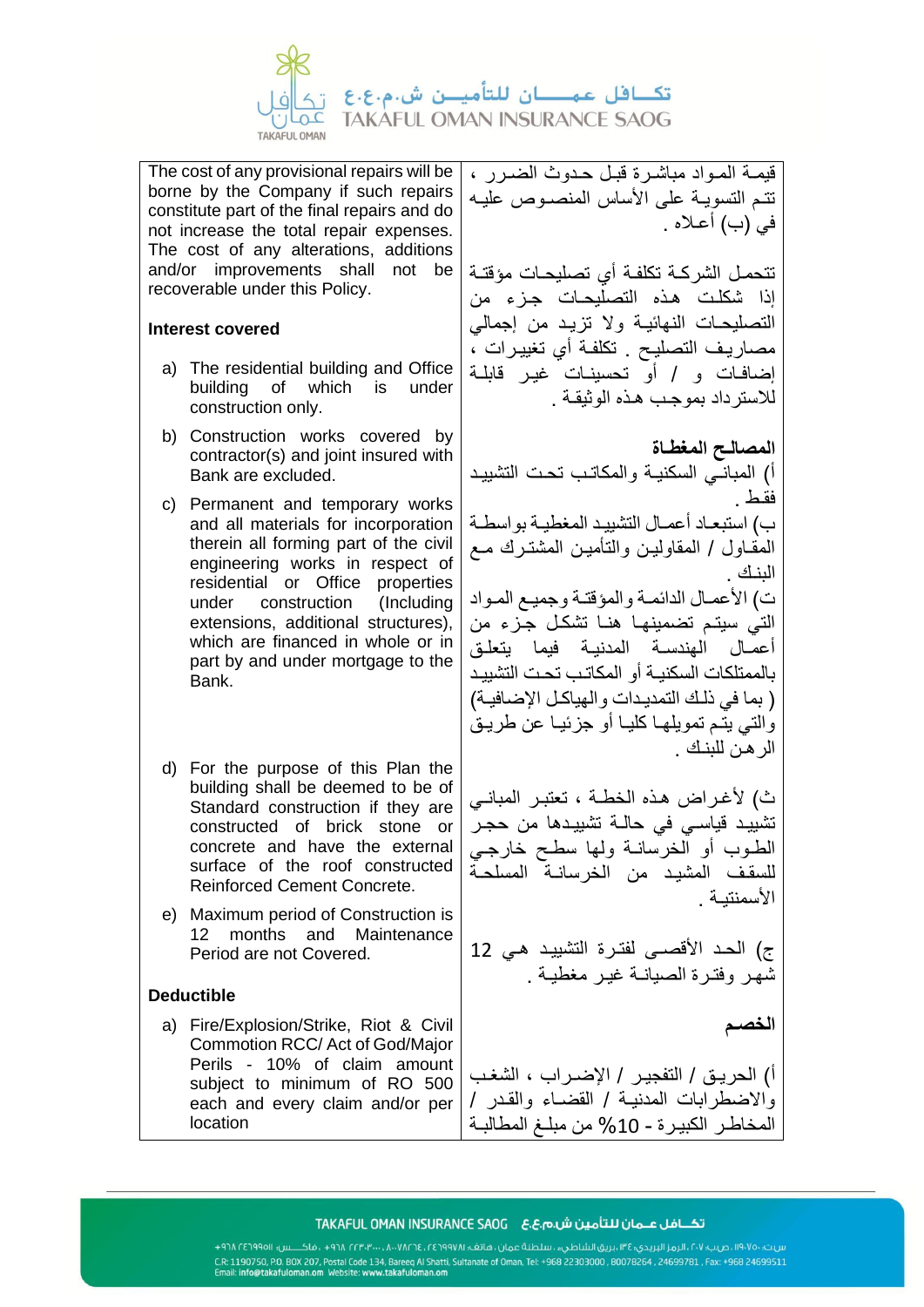

b) All other Claims – RO 250 each and every claim

## **Exclusions**

The Company will not indemnify the Policyholder/ Covered Person in respect of loss, damage or liability directly or indirectly caused by or arising out of or aggravated by: -

- a. war, invasion, act of foreign enemy, hostilities (whether war be declared or not) civil war, rebellion, revolution, insurrection, mutiny, riot, strike, sabotage and terrorism, lock-out, civil commotion, military or usurped power, a group of malicious persons or persons acting on behalf of or in connection with any political organisation, conspiracy, confiscation, commandeering, requisition or destruction or damage by order of any government de jure or de facto or by any public authority;
- b. nuclear reaction, nuclear radiation or radioactive contamination;
- c. wilful act or wilful negligence of the Covered Person or of his representatives;
- d. cessation of work whether total or partial.
- e. Earthquake volcanic eruption or subterranean fire.
- f. Excluding construction or storage in wadis or in low lying areas prone to flooding
- g. Excluding all mechanical plant construction plant equipment and machinery
- h. Excluding existing property or property belonging to or held in care, custody or control of the Insured
- i. Excluding all maintenance periods
- j. Excluding any loss or damage to the contract works made good by the Contractor(s), Sub Contractor(s) or Consulting Engineer(s).
- k. Excluding loss or damage to existing property/structures

طبقـا لحـد أدنـى 500 ريـال عمانـي لكـل مطالبـة و / أو لكـل موقـع.

ب) جميـع المطـالبـات الأخـرى – 250 ريـال عمانـي لكـل مطالبـة .

## **االستثنـاءات**

ال تعـوض الشركـة حامـل الوثيقـة / الشخـص المغطـى فيما يتعلـق بالخسـارة ، الضـرر أو المسئوليـة التي تنتـج بشكـل مباشـر أو غيـر مباشـر أو تتفاقـم بسـبب :

أ- الحـرب ، الغـزو ، أعمـال العـدو األجنبـي ، العدائيـات ) سـواء تـم إعـالن الحـرب أم ال ( ، الحـرب األهليـة ، التمـرد ، الثـورة ، العصيـان ، الشغـب ، اإلضـراب ، التخريب واإلرهـاب ، اإلغـالق ، االضطرابات المدنية أو العسكريـة أو اغتصـاب السلطـة بالقـوة ، مجموعـة من األشخـاص الخبيثيـن أو األشخـاص الذيـن يعملـون نيابـة عن أو في سيـاق منظمـة سياسيـة ، المؤامـرة ، المصـادرة ، أو االستيـالء أو التدميـر أو الضـرر بأمـر أي حكومـة بحكـم القانـون أو بحكـم األمـر الواقـع بواسطـة أي هيئـة عامـة أو ب - التفاعـل النـووي ، ، اإلشعـاع النـووي أو التلـوث بالنشـاط اإلشعاعـي . ت - الفعـل المتعمـد أو اإلهمـال المتعمـد من الشخـص المغطـى أو ممثليـه . ث - توقـف العمـل كليـا أو جزئيـا . ج- الثـوران البركانـي ، الزالزل أو الحريـق تحت الأر ض . ح- استثنـاء البنـاء أو التخزيـن في الوديـان أو المناطـق المنخفضـة المعرضـة للفيضانـات. خ- استبعـاد جميـع المعـدات الميكانيكيـة و معدات و آلات التشييـد . د - استثنـاء الممتلكـات القائمـة أو الممتلكات

التي تتبـع أو في عهـدة أو تحـت سيطـرة المؤمـن لـه . ذ - استثنـاء جميـع فتـرات الصيانـة .

### 

س.ت. ١٩٠٧٥٠، صب ٢٠٧، الرمز البريدي: ٣٤، بريق الشاطيء ، سلطنة عمان ، هاتف؛ ١٩٧٨٥٢، ١٣٤٦، ٢٣٠٣٠، ١٩٨٠ ، فاكـــس: ١٩٤١٩٦٨/٢٣٠١ + CR: 1190750, P.O. BOX 207, Postal Code 134, Bareeq Al Shatti, Sultanate of Oman, Tel: +968 22303000, 80078264, 24699781, Fax: +968 24699511<br>Email: info@takafuloman.om Website: www.takafuloman.om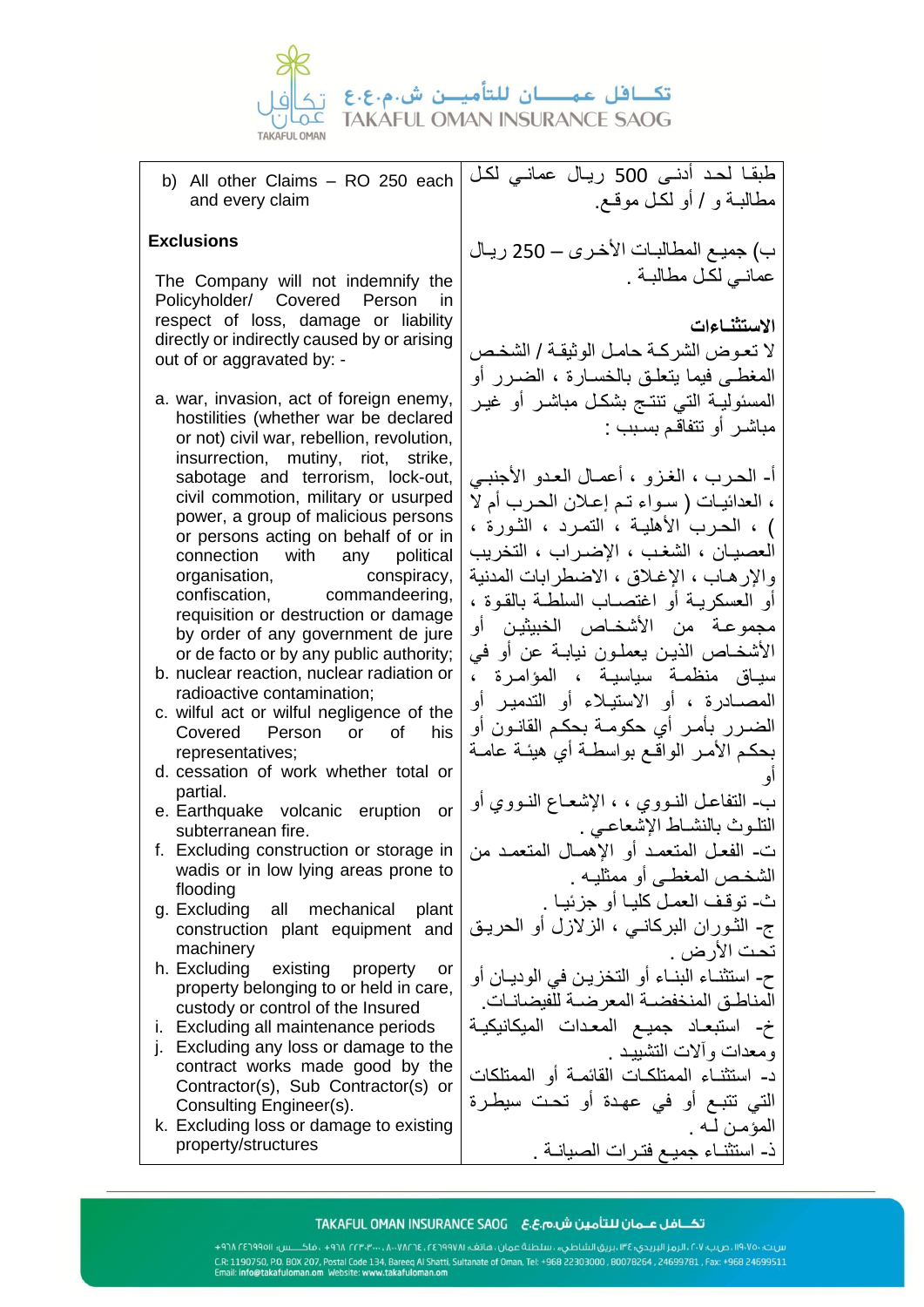

l. Excluding liability to Third Party, Workmen, Employees, Labourers absolutely. m.Sanctions Limitation and Exclusion Clause n. War and Civil War Exclusion Clause o. Nuclear Energy Risks Exclusion Clause p. Nuclear / Chemical/Biological Exclusion Clause q. Terrorism Exclusion Clause r. Seepage, Pollution and Contamination Clause s. Radioactive Exclusion Clause t. Computer Loss General Exclusion u. Information Technology Clarification **Agreement** v. Total Asbestos Exclusion clause w. Sabotage risks x. Motor and Workmen's Compensation / Employers' Liability y. Products Liability, Products Guarantee, Products Recall and Products Warranty. z. Medical Malpractice, Errors and Omissions, Directors and Officers. Decennial liability and the like aa. Decennial Liability and/or inherent Defects Liability bb. Advance Loss of Profit (ALOP) and any other kind of Loss of Profit Takaful cc. Offshore Risk. dd. Electronic Data Endorsement A (NMA2914) ee. Decennial Takaful ff. Aviation Risks. gg. Marine and Offshore Risks hh. Space Risks and Space related Risks ii. Dams or tunneling works ji. Wet civil risks exposed to the open sea such as ports, breakwaters etc  $\geq$  Oil and gas drilling equipment kk. Gas Turbines

ll. Penalties,

mm. Gradual Pollution,

nn. Bonds and Financial Guarantees of any kind  $\geq$  Performance and Delay Guarantees.

س- استثنـاء أي خسـارة أو ضـرر يلحـق بأعمـال التي يتـم إجـراؤها من قبـل المقـاول / المقاوليـن ، المقاول / المقاوليـن من الباطـن أو المهندسيـن االستشارييـن . ش- استثنـاء الخسائـر أو األضـرار التي تلحـق بالممتلكـات / الهياكـل القائمـة . ص - استثنـاء المسئوليـة تجاه الطـرف الثالـث ، العمـال والموظفيـن بشكـل مطلـق . ض - فقـرة تقييـد واستبعـاد العقوبـات . ل- فقـرة استبعـاد الحـرب والحـرب األهليـة. ع- فقـرة استبعـاد مخاطـر الطاقـة النوويـة . غ- فقـرة استبعـاد المـواد النوويـة / الكيمائيـة / البيولوجيـة . ف- فقـرة استبعـاد اإلرهـاب . ق- فقـرة استبعـاد التسـرب والتلـوث . ر- فقـرة استبعـاد النشـاط اإلشعاعـي . ز- االستثنـاء العـام لخسـارة الحاسـب اآللـي. ن – اتفاقيـة توضيـح تقنيـة المعلومـات. م- فقـرة استبعـاد االسبستـوس الكامـل. ك- مخاطـر التخريـب هـ- تعويـض العمـال / مسئوليـة صاحـب العمـل. و- مسئوليـة المنتجـات ، ضمـان المنتجـات واسترداد المنتجـات . ي- سـوء الممارسـة الطبيـة ، األخطـاء والسهـو ، مسئوليـة المـدراء والمسئوليـن وما في حكمهـم . أأ- مسئوليـة الضمـان العشـري و / أو مسئوليـة العيـوب المصاحبـة . ب ب – مقـدم خسـارة الر بـح وأي نـوع آخـر من خسـارة ربـح التكافـل . ت ت - ملحـق البيانـات االلكترونيـة أ ) ن م . )2914 ث ث - التكافـل العقـدي . ج ج- مخاطـر الطيـران . ح ح – المخاطـر البحريـة ومخاطـر عرض البحـر. خ خ – مخاطـر الفضـاء والمخاطـر المتعلقـة بالفضـاء .

####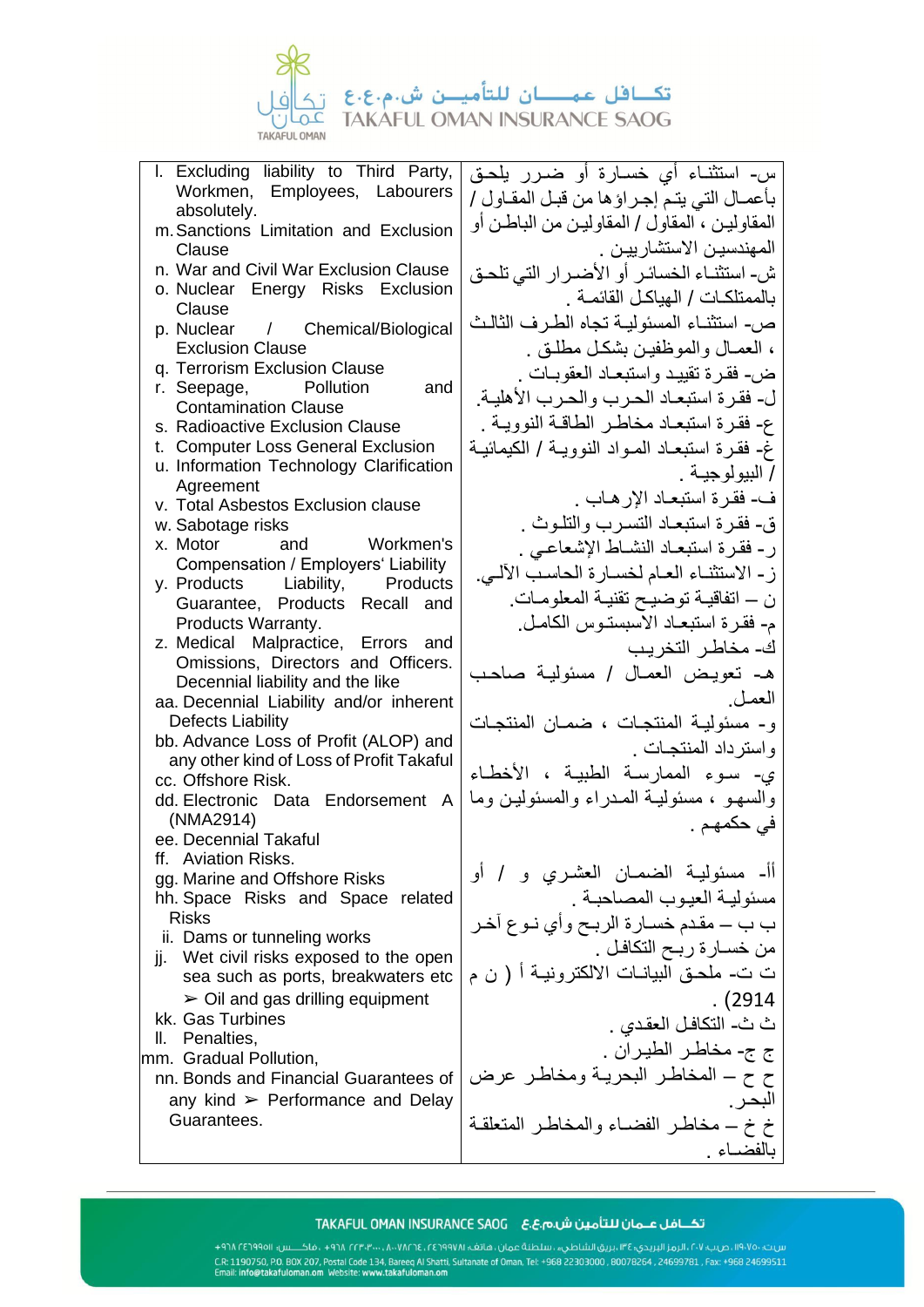

- oo. Contractual Obligations such as liquidated damage, force majeure, cost overrun, reliability/ availability / maintainability or similar covers.
- pp. Sue and Labour Clause
- qq. SR COVID 19 & ID exclusion clause
- rr. Communicable disease exclusion clause LMA5397
- ss. Exclusion of CPE/M
- tt. Exclusion of DSU and any consequential loss of any kind
- uu. The deductible stated above to be borne by the Participant in any one occurrence.
- vv. Consequential loss of any kind or description whatsoever including penalties, losses due to delay, lack of performance, loss of contract.
- ww. The cost of replacement, repair or rectification of defective material and/or workmanship and/or faulty design, but this exclusion shall be limited to the items immediately affected and shall not be deemed to exclude loss of or damage to correctly executed items resulting from an accident due to such defective material and/or workmanship and/or faulty design.
- xx. Wear and tear corrosion, oxidation and deterioration due to lack of use and normal atmospheric conditions.
- yy. Mechanical and/or electrical breakdown or derangement of construction plant, equipment and construction machinery.
- zz. Loss or damage to vehicles licensed for general road use or water borne vessels or aircraft.
- aaa.Loss or damage to files, drawings, accounts, bills, currency, stamps, deeds, evidences of debt, notes, securities, cheques.
- bbb.Loss or damage discovered only at the time of taking an inventory.

In any action, suit or other proceeding where the Company allege that by reason of the provisions of Exclusion (a) above any loss, destruction damage or liability is not covered by this Takaful

د د - أعمـال السـدود أو األنفـاق. ذ ذ - المخاطـر المدنيـة المعرضـة للبحـر المفتوحـة مثـل الموانـيء وحواجـزء األمـواج .. الخ معـدات حفـر النفـط والغـاز . س س - توربينـات الغـاز . ش ش- الجـزاءات . ص ص – التلـوث التدريجـي . ض ض - السنـدات والضمانـات الماليـة من أي نـوع – ضمانـات األداء والتأخيـر. ط ط - الالتز امـات التعاقديـة مثـل الأضـر ار السائلـة ، القـوة القاهـرة ، تجاوز التكلفـة ، الموثوقيـة / التوفـر / قابليـة الصيانـة أو التغطيـات المماثلـة . ف ف- - فقـرة المقاضـاة والعمـل . ع ع - فقـرة استبعـاد كوفيـد 19 . غ غ - فقـرة استبعـاد األمـراض المعديـة LMA5397 ر ر - استبعـاد M/CPE . ق ق - استبعـاد DSU وأي خسائـر تبعيـة من أي نـوع . ك ك - يتحمـل المشتـرك مبلـغ الخصـم المبيـن أعـاله في أي حـدث واحـد . ل ل - الخسـارة التبعيـة مـن أي نـوع أو وصـف بما في ذلـك الغرامـات والخسائـر بسـبب التأخيـر ، عـدم األداء وخسـارة العقـد. م م - تكلفـة استبـدال أو إصـالح أو تصحيـح المـواد المعيبـة و / أو الصنعـة و / أو التصميـم المعيـب ، لكـن يجـب أن يقتصـر هـذا االستثنـاء على العناصـر التي تأثـرت مباشـرة والخسارة أو الضـرر تعتبـر غيـر مستبعـدة للعناصـر المنفـذة بشكـل صحيـح نتيجـة حادث بسـبب هـذه المـواد المعيبـة و / أو الصنعـة و / أو التصميـم المعيـب . ن ن- البلـي والتمـزق والتآكـل والتأكسـد والتدهـور بسـبب قلـة االستخـدام والظـروف الجويـة العاديـة . هـ هـ- الأعطال الميكانيكيـة و / أو الكهر بائيـة

أو التشويـش على آالت ومعـدات التشييـد .

###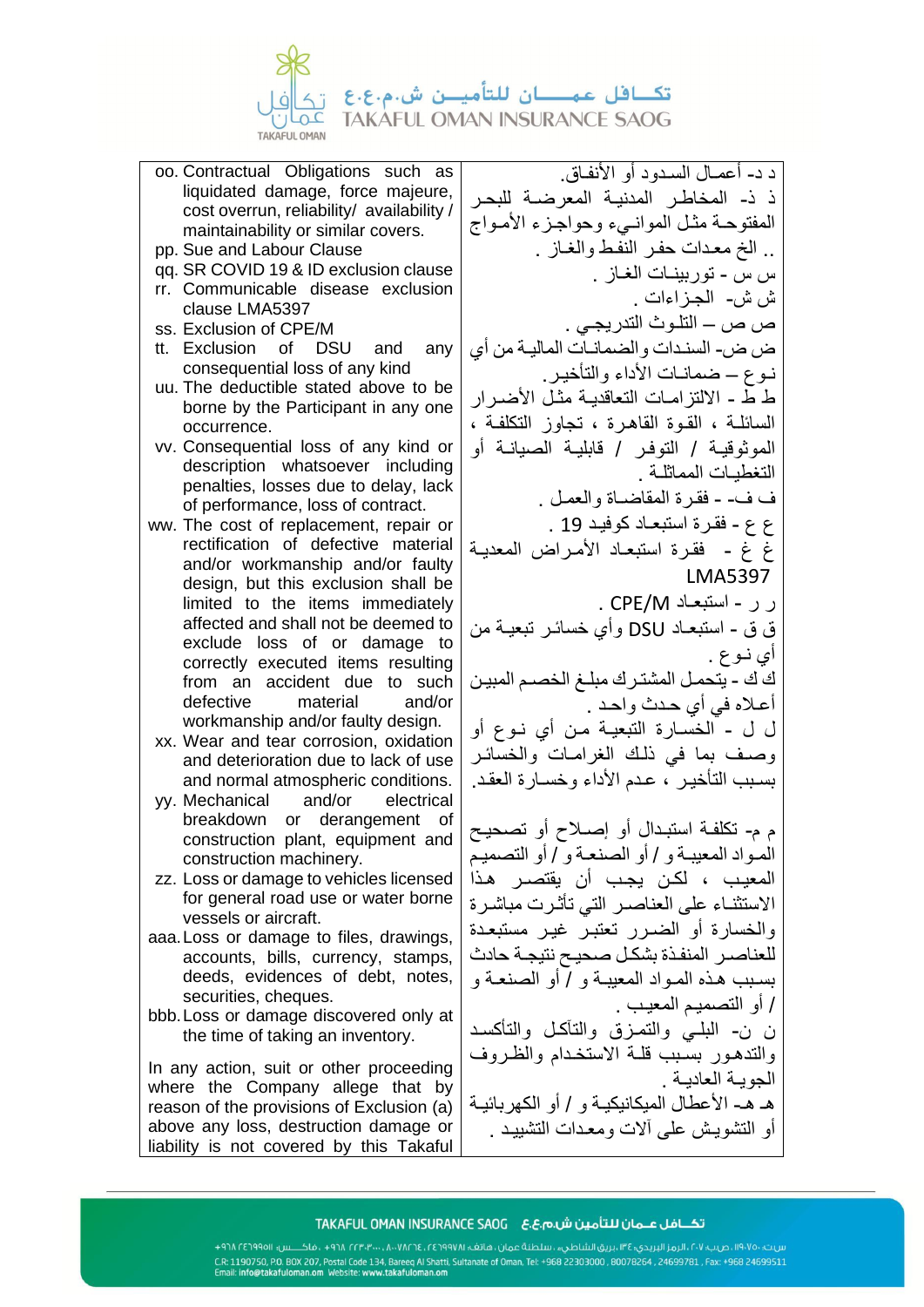

Plan the burden of proving that such loss, destruction, damage or liability is covered shall be upon the Bank / Covered Person.

## **1. GENERAL CONDITIONS AND CLAUSES**

- a) The liability of the Company shall commence, notwithstanding any date to the contrary specified in the Plan directly upon commencement of work or after unloading of the items entered in the Plan at the site. The Company's liability expires for parts of the covered contract works taken over, put into service or occupied or for which a substantial or final certificate of completion or Code Compliance Certificate has been issued, however the latest the coverage shall expire on the date specified in the Plan. Any extensions of the period of coverage are subject to the prior written consent of the Company.
- b) This Plan, the General Conditions, the Warranties, Clauses, the Exclusions and the Endorsements known collectively as the Terms of the Plan, shall be read together as one contract and any word or expression to which a special meaning has been attached in any part shall bear such meaning throughout. The due observance and fulfilment of the terms of this Plan in so far as they relate to anything to be done or complied with by the Participant and the truth of the statements and answers in the questionnaire and proposal made by the Participant shall be a condition precedent to any liability of the Company.
- c) Every notice or communication to be given or made under this policy shall be delivered in writing to the Company. Neither alterations in Terms and Conditions of this Policy nor any endorsement hereon will be

ي ي – فقـدان أو تضـرر المركبات المرخصـة لالستخـدام على الطـرق العامـة أو السفـن أو الطائـرات .

أ أ- فقـدان أو تلـف الملفـات ، الرسومـات ، الحسابـات ، الفواتيـر ، العملـة ، الطوابـع والسنـدات وإثباتات الديـن واألوراق الماليـة والشيكـات .

ب ب - الخسـارة أو الضـرر المكتشـف فقـط في وقـت إجـراء الجـرد .

في أي إجـراء أو دعـوى حيـث تدعـي الشركـة أنـه بسـبب أحكـام االستثنـاء )أ( أعـاله ، فإن أي خسـارة أو تدميـر أو ضـرر أو مسئوليـة ال تغطيهـا خطـة التكافـل هـذه ، فإن عـبء اثبـات تغطيـة هـذه الخسـارة أو الضـرر أو التدميـر أو المسئوليـة يقـع على عاتـق البنـك / الشخـص المغطـى .

**الشـروط العامـة والفقـرات** 

أ) تبـدأ مسئوليـة الشـركـة ، بغـض النظـر عن أي تاريـخ مخالـف محـدد في الخطـة عنـد بدايـة العمـل أو بعـد تفريـغ المـواد المدرجـة في الخطـة في الموقـع . تنتهـي مسئوليـة الشركـة بالنسبـة ألجـزاء أعمـال العقـد المغطـاة والتي تـم االستيـالء عليهـا ، التي تم وضعهـا في الخدمـة أو حيازتهـا أو التي تـم إصدار شهـادة اكمـال أساسيـة أو نهائيـة لهـا أو إصـدار شهـادة االمتثـال ، ومـع ذلـك فإن آخـر تغطيـة تنتهـي في التاريـخ المحـدد في الخطـة . أي تمديـد لفتـرة التغطيـة يخضـع لموافقـة خطيـة مسبقـة من الشركـة .

ب( يجـب قـراة هـذه الخطـة والشـروط العامـة والضمـانـات والفقـرات واالستثنـاءات والمالحـق مجتمعـة كشـروط للخطـة كعقـد واحـد وكـل كلمـة أو تعبيـر تـم ارفـاق معنـى خـاص بـه في أي جانـب يجـب أن يحمـل هـذا المعنـى في الخطـة ككـل . مراعـاة والوفـاء

###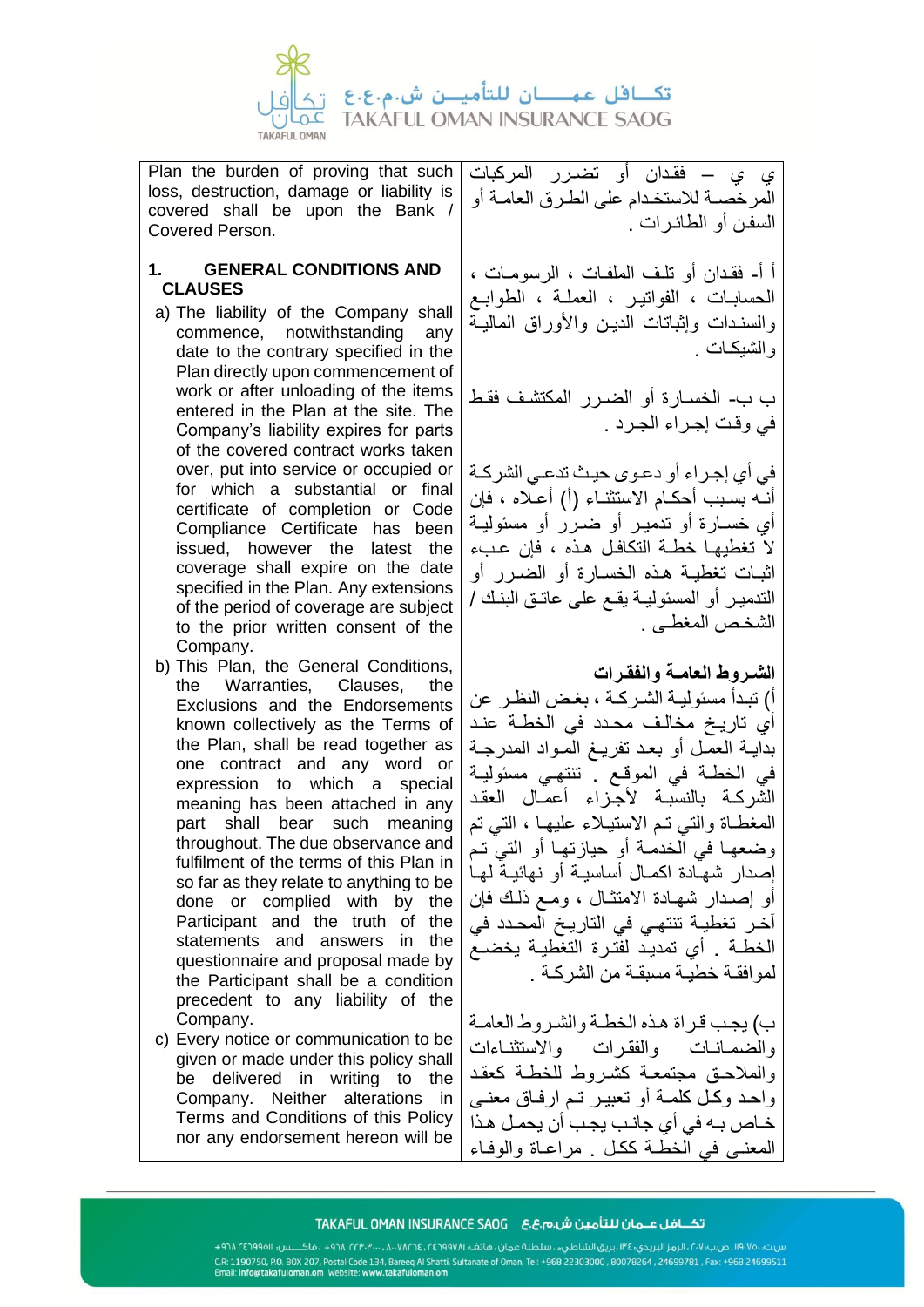

held valid unless the same is recognized and initialed by the duly authorized representative of the Company. No renewal receipts are valid unless they are on the printed form of the Company and under the signature of a duly authorized representative

- d) The Participant shall take all reasonable steps to safeguard the Covered Property from loss or damage and the Company shall have at all times free and full access to examine the Covered Property or any part thereof. In the event of any loss or damage, proper precautions should be taken to prevent further loss or damage.
- e) If at the time any claim arises under this Policy there shall be any other policy covering the same loss, damage, liability or expense, the Company shall be liable for such loss, damage, liability or expense, but shall be entitled to recover any amount paid in excess of its rateable proportion of any such loss, damage, liability or expense from the other Takaful operator or insurer. However, if the property is covered by more than one insurer, the Company shall only be liable to pay a share of the indemnity amount and of the expenses and fees equal to the proportion of the contribution amount over the aggregate of all contribution amounts
- f) This policy shall be voidable if there has been misrepresentation or nondisclosure of any material fact. If any claim under this Policy shall be in any respect fraudulent or if any fraudulent means or devices are used by the Participant or anyone acting on their behalf to obtain any benefit under this Policy or the liability or damage has resulted from a deliberate act committed by the Participant, or in collusion with any other, all or partial benefits hereunder shall be forfeited. If for any

بشـروط هـذه الخطـة بقـدر ما يتعلـق بأي شـيء يجـب القيـام بـه أو االلتـزام بـه من قبـل المشتـرك وصحـة البيانـات واإلجابـات في االستبيـان واستمـارة الطلـب المقـدم من المشتـرك يعتبـر شـرطا مسبقـا ألي مسئوليـة للشركـة .

ت( يجـب تسليـم كـل اشعـار أو مراسـالت بموجـب هـذه الخطـة كتابيـا الي الشركـة . ال تكـون التعديـالت في الشـروط واألحكـام الخاصـة بهـذه الخطـة أو أي مالحـق لهـا ساريـة المفعـول ما لـم يتـم توقيعهـا بواسطـة الممثـل المفـوض للشركـة . ال تعتبـر ايصـاالت التجديـد ساريـة وصالحـة ما لـم تكـن علـى النمـوذج المطبـوع للشركـة وموقعـة من قبـل الممثـل المفـوض . ث( يجـب على المشتـرك اتخـاذ جميـع الخطـوات المعقولـة لحمايـة الممتلكـات المغطـاة من الخسـارة أو الضـرر ، ويجـب أن يكـون للشركـة في جميـع األوقـات الوصـول الحـر والكامـل لفحـص العقـار المغطـى أو أي جـزء منـه . في حالـة حـدوث أي خسـارة أو ضـرر ، يجـب اتخـاذ االحتياطـات المناسبـة لمنـع المزيـد من الخسـارة أو الضـرر . ج( في حالـة نشـوء أي مطالبـة بموجـب هـذه الخطـة ، وكانـت هنـاك خطـة أخـرى تغطـي نفـس الخسـارة أو الضـرر أو المسئوليـة أو المصاريـف ، تكـون الشركـة مسئولـة عن هـذه الخسـارة أو الضـرر أو المسئوليـة أو المصاريـف ، ولكن يحـق لهـا استرداد أي مبلـغ مدفـوع بالزيـادة عن نسبتهـا في هـذه الخسـارة أو الضـرر أو المسئوليـة أو المصاريـف من مشغـل التكافـل أو شركـة التأمين الأخـرى . ومـع ذلك ، إذا تمت تغطيـة الممتلكـات من قبـل أكثـر من شركـة تأميـن واحـدة ، تكـون مسئوليـة الشركـة فقـط عن دفـع حصـة من مبلـغ التعويـض والمصاريـف والرسـوم التي تسـاوي نسبـة مبلـغ االشتـراك على إجمالـي جميـع مبالـغ االشتراكـات .

####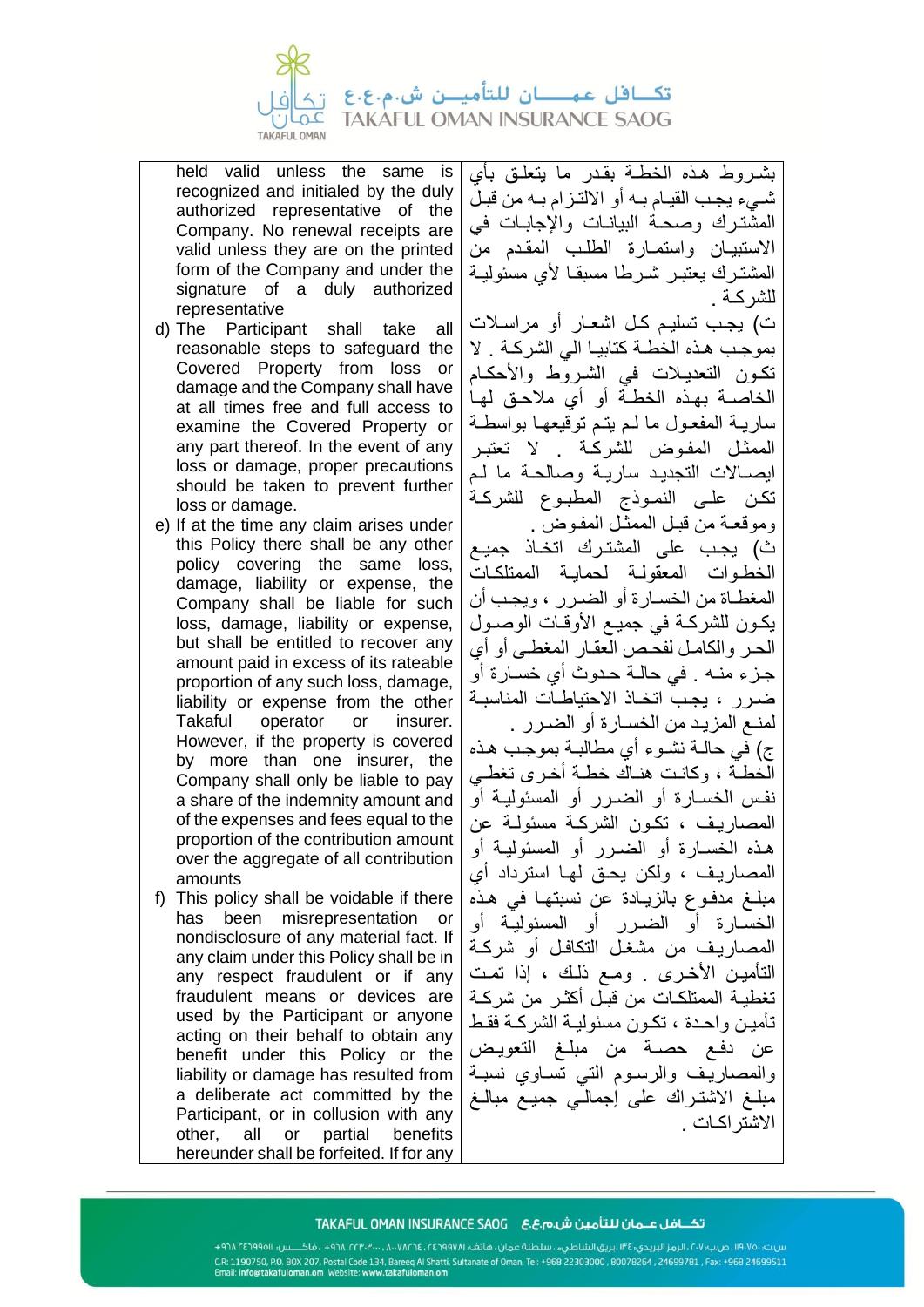

payment made, it is discovered that the Participant or conniver is responsible for the fraudulent claim, The Company will be subrogated by the Participant and shall be entitled to pursue and enforce all rights of recovery in the name of the Participant from any third parties involved.

[Definition: A material fact is one which affects the judgement of the Underwriter, in deciding whether to accept a risk or not and if it decides to accept, the terms on which it will do so. For an existing contract it affects the Company's judgement of whether it wishes to continue to cover the risk and if so on what terms].

- g) All payments in respect of claims made under specific terms in the Policy of this Section shall reduce the sums covered under these Items unless such sums covered shall be reinstated up to but not exceeding their original amounts by payment to the Company of such additional contribution as the Company, may require and this additional contribution shall be disregarded for the purpose of any adjustment of contribution under General Condition 13 of this Policy
- h) The Participant shall at his own expense take all reasonable precautions and comply with all reasonable recommendations of the Company to prevent loss, damage or liability and comply with statutory requirements and manufacturers' recommendations
- i) Representatives of the Company shall at any reasonable time have the right to inspect and examine the risk, and the Participant shall provide the representatives of the Company, with

ح( هـذه الخطـة قابلـة لإللغـاء إذا كـان هنـاك تحريـف أو عـدم إفصـاح عن أي حقيقـة جوهريـة. إذا كانـت هنـاك أي مطالبـة بموجـب هـذه الخطـة احتياليـة بأي شكـل من األشكـال أو تـم استخـدام أي وسائـل أو أدوات احتياليـة من قبـل المشتـرك أو أي شخـص يعمـل نيابـة عنـه للحصـول على أي منفعـة بموجـب هـذه الخطـة أو أن المسئوليـة أو الضـرر قـد نتـج عن فعـل متعمـد ارتكبـه المشتـرك ، أو بالتـواطـؤ مـع أي شخـص آخـر ، فيجـب مصـاردة المنافـع كليـا أو جزئيـا بموجـب هـذه الخطـة. وبالنسبـة ألي مدفوعـات تمـت ، إذا تم اكتشـاف أن المشترك أو المتواطـيء مسئـول عن مطالبـة احيتاليـة ، تحـل الشركـة محـل المشتـرك ويحـق لها متابعـة وتنفيـذ جميـع حقـوق االسترداد باسـم المشتـرك من الطـرف الثالـث المتواطـيء. ) تعريـف : الحقيقـة الجوهريـة هـي تلـك التي تؤثـر على حكـم المكتتـب ) شركـة التأميـن ( في تقريـر ما إذا كانـت ستقبـل المخاطـر أم لا وإذا قـررت قبولهـا ، شـروط هـذا القبـول . وبالنسبـة للعقـد الحالـي فإنـه يؤثـر على حكـم الشركـة ما إذا كانـت ترغـب في استمـرار تغطيـة المخاكـر وإذا كانـت ترغـب على أي شروط ) . خ( يجـب أن تخفـض جميـع المدفوعـات المتعلقـة بالمطالبات المقدمـة بموجـب شـروط معينـة في جـدول خطـة هـذا القسـم مبالـغ التغطيـة بموجـب هـذه البنـود ما لـم يتـم إعـادة مبالـغ التغطيـة هـذه بما ال يتجـاوز مبالغهـا األصليـة عن طريـق الدفـع للشركـة من هـذا االشتـراك اإلضافـي حسـب ما تطلبـه الشركـة . ويجـب تجاهـل هـذا االشتـراك اإلضافـي لغـرض أي تعديـل لالشتـراك بموجـب الشـرط العـام 13 من هـذه الوثيقـة .

ح) يجب على المشترك اتخـاذ جميـع االحتياطات المعقولـة على نفقتـه الخاصـة واالمتثـال لجميـع توصيـات الشركـة لمنـ ع الخسـارة أو الضـرر أو المسئوليـة وااللتزام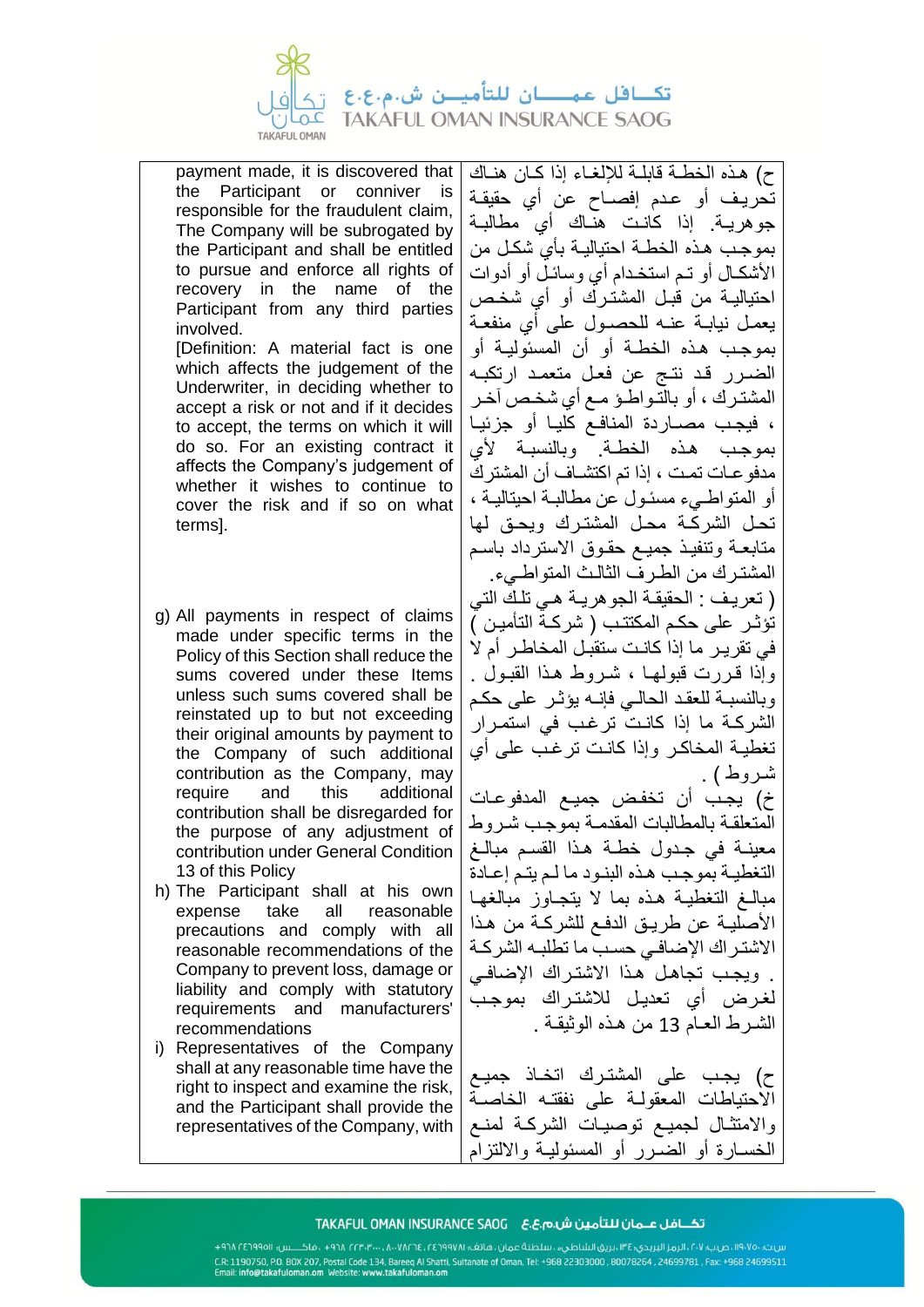

all details and information necessary for the assessment of the risk.

- j) The Participant shall immediately notify the Company, by Fax/ email and in writing of any material change in the risk and cause at his own expense such additional precautions to be taken as circumstances may require, and the scope of cover and or contribution shall, if necessary, be adiusted accordingly. No material alteration shall be made or admitted by the Participant whereby the risk is increased, unless the continuance of the Plan is confirmed in writing by the Company.
- $k$ ) In the event of any occurrence which give rise to a claim under this Polid Participantshall:
	- telephone or Fax/ email as well as in writing, giving an indication as to the nature and extent of loss of damage.
	- ii.Take all steps within his power to minimize the extent of the loss or damage.
	- iii. Preserve the panes affected and make them available for inspection by a representative or surveyor of the Company.
	- iv. Furnish all such information and documentary evidence as the Company, may require
	- v. Inform the police authorities in case of loss or damage due to theft or burglary.

The Company shall not in any case be liable for loss, damage or liability of which no notice has been received by it within 30 days of its occurrence. Upon notification being given to the Company under this condition, the Participantmay carry out the repairs or replacement of any minor damage. In all other cases a representative of the Company, shall have the opportunity of inspecting the loss or damage before any repairs or alterations are affected. If بالمتطلبـات القانونيـة وتوصيـات الشركـة المصنعـة .

د) يحـق لممثلـي الشركــة في أي وقـت فحـص المخاطـر ، ويجـب علـى المشتـرك تزويـد ممثلـي الشركـة بجميـع التفاصيـل والمعلومـات الالزمـة لتقييـم المخاطـر . ذ( يجـب على المشتـرك اخطـار الشركـة على الفـور ، عن طريـق الفاكـس / البريـد االلكتروني وخطيا بأي تغييـر جوهـري في المخاطـر ويقـوم على نفقتـه الخاصـة باتخـاذ التحوطـات اإلضافيـة حسـب ما تقتضيـه الظـروف ويتـم تعديـل مجـال التغطيـة و / أو االشتـراك وفقـا لذلـك إذا لـزم األمـر. ال يجـوز إجـراء أي تعديـل مـادي أو قبولـه بواسطـة المشتـرك من شأنـه زيـادة المخاطـر ما لـم يتـم تأكيـد استمـرار الخطـة كتابيـا بواسطـة i. Immediately notify the Company by الشركـة.

س( في حالـة وقـوع أي حـدث قـد يؤدي الي مطالبـة بموجـب هـذه الوثيقـة ، يجـب على المشتـرك : -1 إبـالغ الشركـة على الفـور عن طريـق

الهاتـف أو الفاكـس / البريـد االلكترونـي وكتابيـا ، مـع اإلشـارة الي طبيعـة ومـدى الخسـارة أو الضـرر . -2 اتخـاذ جميـع الخطـوات ضمـن صالحياتـه

لتقليـل مـدى الخسـارة أو الضـرر . 3- المحافظـة على الأجـزاء المتضررة وتوفيرهـا للفحـص من قبـل ممثـل أو مسـاح الشركـة .

-4 تقديـم جميـع المعلومـات واألدلـة الثبوتيـة التي قـد تطلبهـا الشركـة . -5 إبـالغ سلطـات الشرطـة في حالـة الخسـارة أو الضـرر بسـبب السرقـة أو السطـو.

ال تكـون الشركـة مسئولـة بأي حـال من األحـوال عن الخسـارة أو الضـرر أو المسئوليـة التي لـم تستلـم عنهـا إشعـار خـالل 30 يومـا من حدوثهـا . عنـد تقديـم اشعـار

####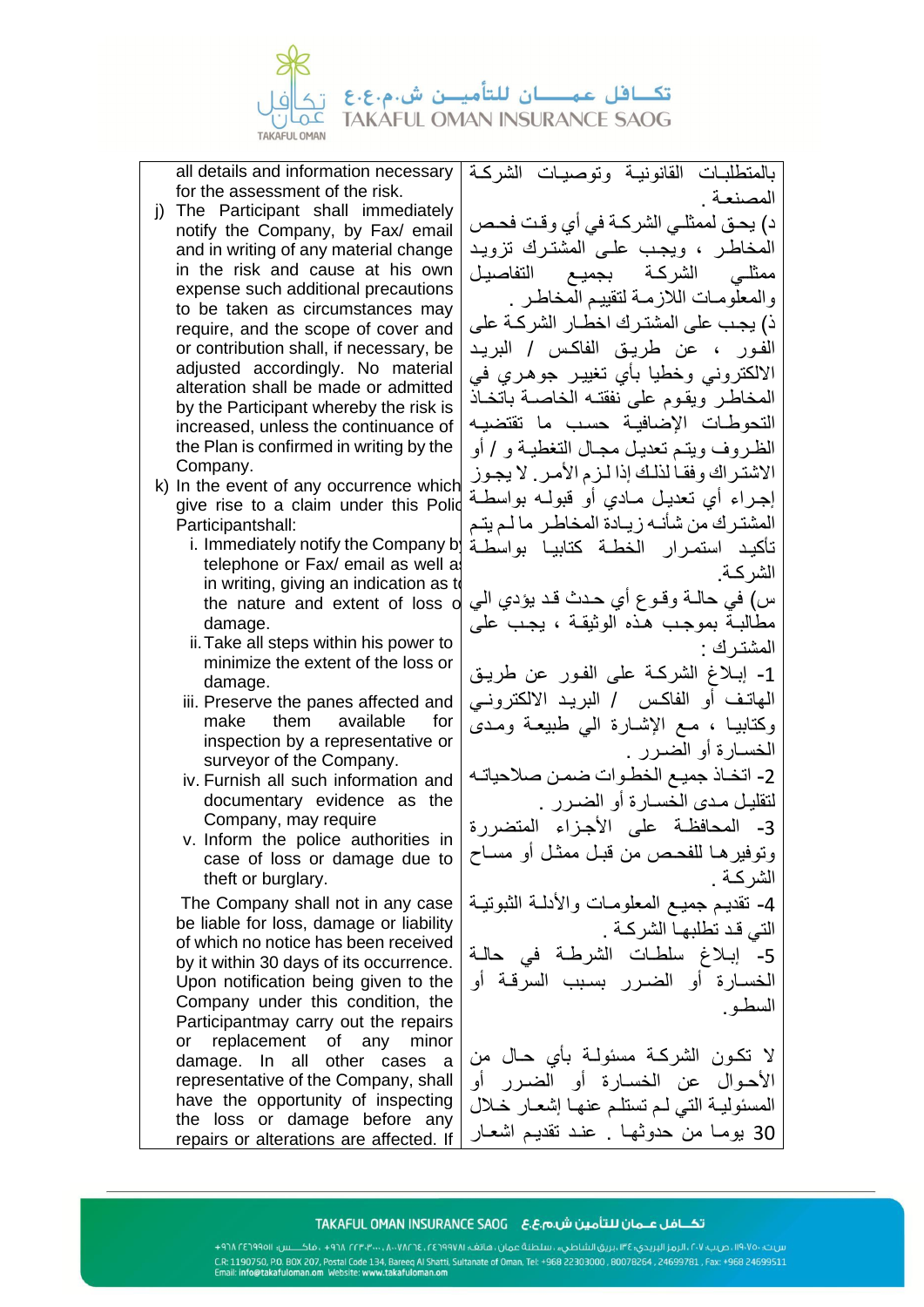

a representative of the Company does not carry out the inspection within a period of 10 days, the Participantis entitled to proceed with the repairs or replacement. The Company's liability under this Plan in respect of any item sustaining damage shall cease, if said item is not repaired properly without delay

- l) No legal actions resulting from this Policy shall be possible after a period of three (3) years as from the Date of the Event that caused the legal action subject to any other provisions in the Laws of the Sultanate of Oman.
- m)The Participant shall at the expense of the Company, with its prior written approval do and concur in doing and permit to be done all such acts and things as may be necessary or required by the Company , in the interest of any rights or remedies, or of obtaining relief or indemnity from parties (other than those covered under this Policy) to which the Company shall be or would become entitled or subrogated upon their paying for or making good any loss or damage under this Policy, whether such acts and things shall be or become necessary or required before or after the Participant's indemnification by the Company
- n) If at the time any claim arises under this Plan there shall be any other insurance /takaful covering the same loss, damage, liability or expense, the Company shall be liable for such loss, damage, liability or expense, but shall be entitled to recover any amount paid in excess of its rateable proportion of any such loss, damage, liability or expense from the other Takaful operator or insurer. However, if the property is covered by more than one insurer, the Company shall only be liable to pay a share of the indemnity amount and

للشركـة ضمـن هـذا الشـرط ، يجـوز للمشتـرك إجـراء إصـالحات أو استبـدال أي ضـرر طفيف . وفي جميـع الحـالات الأخـرى يكـون لممثـل الشركـة فرصـة فحـص الخسـارة أو الضـرر قبـل إجـراء أي تصليحـات أو تغييـرات . إذا لـم يقـم ممثـل الشركـة بإجـراء الفحـص خـالل 10 أيـام ، يحـق للمشتـرك المضـي قدمـا في التصليـح أو الاستبـدال . تتوقف مسئوليـة الشركـة بموجـب هـذه الخطـة فيمـا يتعلـق بأي بنـد تعرض للضـرر ، إذا لـم يتـم إصـالحـه بشكـل جيـد دون تأخيـر .

ش( ال تكـون أي إجـراءات قانونيـة ناتجـة عن هـذه الوثيقـة ممكنـة بعـد فتـرة )3( سنـوات اعتبـارا من تاريـخ الحـدث الذي تسـبب في اتخـاذ إجـراء قانونـي طبقـا ألي أحكـام أخـرى في قوانين سلطنـة عمـان .

ص( يجب على المشتـرك وعلى نفقـة الشركـة وبموافقتهـا المسبقـة القيـام بجميـع الأعمـال واألشيـاء التي قد تكـون ضروريـة أو مطلوبـة من قبـل الشركـة لصالح أي حقـوق أو معالجات حسب ما هـو مطلـوب من الشركـة أو لصالـح أي حقـوق أو تعويضـات للحصـول على تعويـض من أطـراف ) بخالف أولئـك المغطييـن بموجـب هـذه الوثيقـة ( حيـث يحـق للشركـة أن تحـل محلهـم في الدفـع أو تعويـض أي خسـارة أو ضـرر بموجـب هـذه الوثيقـة ، سـواء كانـت هـذه األفعـال أو األشيـاء ضروريـة أو مطلوبـة قبـل أو بعـد تعويـض المشتـرك من قبـل الشركـة . ض) في حالـــة نشـوء أي مطالبــة بموجب هـذه الخطـة ، وكـان هنـاك تأميـن / تكافـل آخـر يغطـي نفـس الخسـارة أو الضـرر أو المسئوليـة أو المصاريـف ، تكـون الشركـة مسئولـة عن هـذه الخسـارة أو الضـرر أو المسئوليـة أو المصاريـف ولكـن يحـق لهـا استـرداد أي مبلـغ مـدفـوع يزيـد عن نسبتهـا في أي خسـارة أو ضـرر أو مسئوليـة أو

####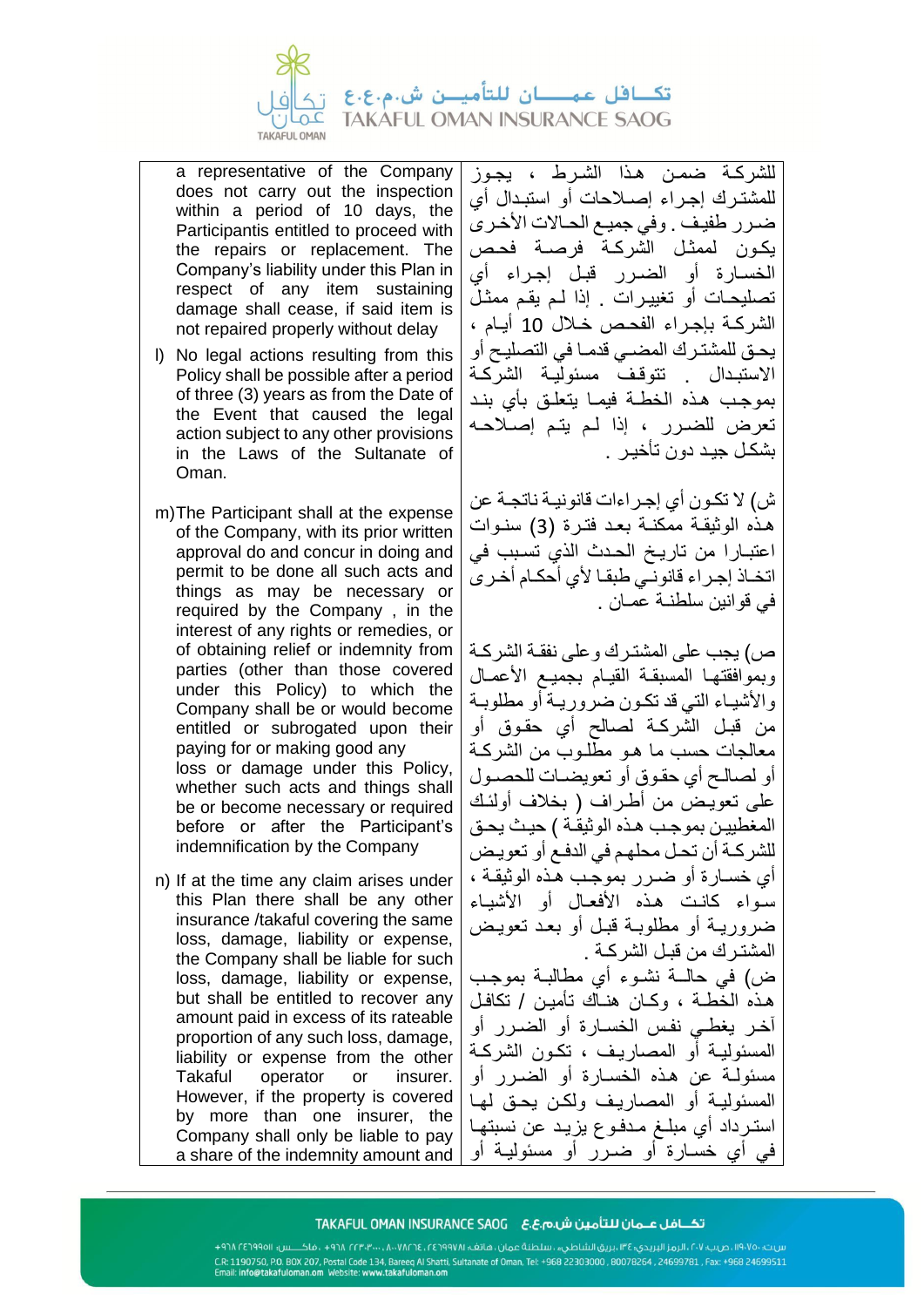

of the expenses and fees equal to the proportion of the contribution amount over the aggregate of all contribution amounts.

- o) Arbitration In the case of any conflict between the English and Arabic versions of the Policy, the latter shall prevail. Any dispute or difference between the parties in respect of this Plan shall be settled exclusively and finally by arbitration by an Arbitral Tribunal consisting of three arbitrators in accordance with the arbitral rules and procedures of the GCC Commercial Arbitration Centre in the Sultanate of Oman. The Arbitration shall take place in the Sultanate of Oman and subject to Shari'a rules and principles. The language of arbitration, appointment of arbitrators etc. are set out in the rules of the Centre.
- p) Additional Clauses:
	- 1. Architect and surveyors Fees Limit 5% Loss amount subject to maximum RO. 5,000/- per claim
	- 2. Removal of Debris Limit 5% Loss amount subject to maximum RO. 5,000/- per claim
	- 3. Public Authorities Clause: Limited to maximum of OMR 5,000/- per claim
	- 4. 72 Hours Clause
	- 5. Civil Authorities Clause (Destruction of property to prevent spread of fire) Limited to maximum of OMR 5,000/- per claim
	- 6. Mortgage Clause
	- 7. Subsidence/ Landslide up to maximum Limited to maximum of OMR 5,000/- per claim
	- 8. Strike, Riot & Civil Commotion Limited up to maximum Limited to maximum of OMR 5,000/- per claim

مصاريـف من مشغـل التكافـل أو شركـة التأميـن الأخـرى . ومـع ذلك إذا تمـت تغطيـة الممتلكـات من قبـل أكثـر من شركـة تأميـن واحـدة ، تكـون الشركـة مسئولـة فقـط عن دفـع حصـة من مبلـغ التعويـض والمصروفات واألتعـاب تسـاوي نسبـة مبلـغ االشتـراك على إجمالـي جميـع مبالـغ االشتـراك .

ط) التحكيـم في حالـة أي تعـارض بين النسختيـن االنجليزيـة والعربيـة للخطـة ، تسـود األخيـرة . يتم تسويـة أي نـزاع أو خـالف بيـن األطـراف فيما يتعلـق بهـذه الخطـة حصريـا ونهائيـا عن طريـق التحكيـم من قبـل هيئـة تحكيـم مكونـة من ثالثـة محكميـن وفقـا لقواعـد وإجـراءات التحكيـم الخاصـة بمركـز التحكيـم التجـاري لدول مجلـس التعـاون الخليجـي في سلطنـة عمـان ووفقـا لمبـاديء الشريعـة االسالميـة . مكـان التحكيـم هـو سلطنـة عمـان ولغـة التحكيـم وتعييـن المحكميـن ... الخ حسـب ما هـو منصـوص عليـه في قواعـد المركـز .

**فقـرات إضافيـة :** 

-1 رسـوم المهدسيـن المعمارييـن والمساحيـن بحـد %5 من مبلـغ الخسـارة وفقـا لحـد أقصـى 5,000 ريـال عمانـي لكـل مطالبـة . -2 إزالـة األنقـاض بحـد %5 من مبلـغ الخسـارة وفقـا لحـد أقصـى 5,000 ريـال عمانـي لكـل مطالبـة . -3 فقـرة الهيئـات العامـة : محـدودة بحـد أقصـى 5,000 ريـال عمانـي لكـل مطالبـة. -4 فقـرة 72 ساعـة . -5 فقـرة الهيئـات المدنيـة ) تدميـر الممتلكـات لمنـع انتشـار الحريـق ( محـدودة بحـد أقصـى 5,000 ريـال عمانـي لكـل مطالبـة . -6 فقـرة الرهـن . -7 الهبوط / األنهيـار األرضـي محـدودة بحـد أقصـى 5,00 ريـال عمانـي لكـل مطالبـة .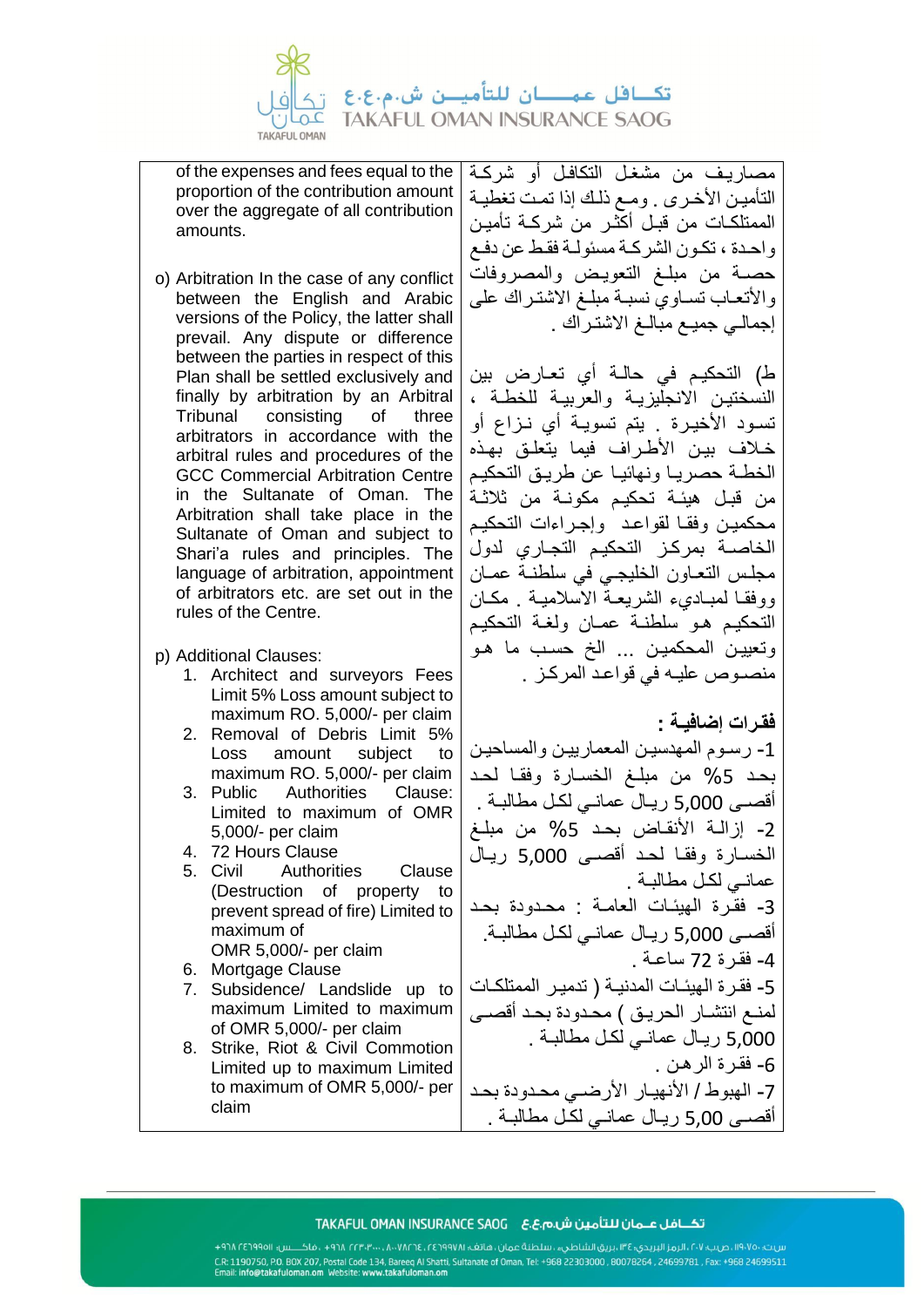

- 9. Earthquake Covered up to the limit of individual Coverage Amount per Risk
- 10. Strom, Typhoon, Hail, Tempest, Tornado, Flood and Tidal waves Covered up to the limit of individual Coverage Amount per Risk
- 11. Special conditions concerning Measures with respect to Precipit Flood and Inundation
- 12. Governing Law: Sultanate of Oma
- 13. Claim Intimation Clause: 30 days
- 14. Claims preparation clause: Limit – 5% of the claim amount subject to maximum of OMR 1000 in the occurrence
- 15. Fire Brigade charges and Fire Extinguishment charges - 5% of the claim amount subject to maximum of OMR 1000 in the occurrence
- 16. Minimization of Loss Clause: 5% of the claim amount subject to maximum of OMR 1000 in the occurrence

q) Additional Condition:

- 1. Basis of Coverage Amount shall be the full value of the contract works at completion of the construction.
- 2. Properties are of modern Reinforcement Concrete Construction (RCC)
- 3. New Projects to be evaluated before approval and monitored
- 4. This Takaful will not cover for the benefit of the Contractors Sub-Contractors or Consulting
- r) Warranties
	- 1. Warranted 24 X 7 hours security and adequate safety measures in place, site offices and staff
	- 2. Warranted that the site is properly barricaded and

-8 اإلضـراب ، الشغـب واالضطرابات المدنيـة محدودة بحـد أقصـى 5,000 ريـال عمانـي لكـل مطالبـة . -9 تغطيـة الزالزل حتـى مبلـغ التغطيـة لكـل خطـر . -10 العواصـف ، األعاصيـر ، تورنادو ، الفيضانـات وموجـات المـد والجـزر مغطـاة بحـد مبلـغ التغطيـة الفرديـة لكـل خطـر . -11 الشـروط الخاصـة المتعلقـة بإجـراءات السالمـة فيما يتعلـق بالتساقـط والفيضانـات والغمـر . -12 القانـون الواجـب التطبيـق : سلطنـة عمـان. -13 فقـرة اإلبـالغ عن المطالبـة : 30 يـوم. -14 فقـرة إعـداد المطالبـة : بحـد %5 من مبلـغ المطالبـة طبقـا لحـد أقصـى 1000 ريـال عمانـي . -15 فقـرة مصاريـف فرقـة اإلطفـاء ومصاريـف إطفـاء الحريـق – %5 من مبلـغ المطالبـة طبقـا لحـد أقصـى 1000 ريـال عمانـي . -16 فقـرة تقليـل الخسـارة : %5 من مبلـغ المطالبـة طبقـا لحـد أقصـى 1000 ريـال عمانـي . **شـروط إضافيـة :**  -1 يجـب أن يكـون أسـاس مبلـغ التغطيـة هـو القيمـة الكاملـة لأعمـال العقد عنـد الانتهـاء من البنـاء . -2 خصائـص البنـاء الحديـث من الخرسانـة المسلحـة . -3 تقييـم المشاريـع الجديـدة قبـل الموافقـة عليهـا ومراقبتهـا . -4 ال يغطـي هـذا التكافـل منافـع المقاوليـن والمقاوليـن الفرعييـن أو االستشارييـن . م- **الضمانـات** 

### 

س.ت. ١٩٠٧٥٠، صب ٢٠٧، الرمز البريدي: ٣٤، بريق الشاطيء ، سلطنة عمان ، هاتف؛ ١٩٧٨٥٢، ١٣٤٦، ٢٣٠٣٠، ١٩٨٠ ، فاكـــس: ١٩٤١٩٦٨/٢٣٠١ + س.ت: ۱۹۰۰ می بازی از ایری استفاده کوری استفاده کوری استفاده است. از ۱۹۰۲ میلاد به ۱۹۰۰ میلاد است.<br>CR. 1190750, PD. BDX 207, Postal Code 134, Bareeq Al Shatti, Sultanate of Oman, Tel: +968 22303000 , 80078264<br>Email: info@t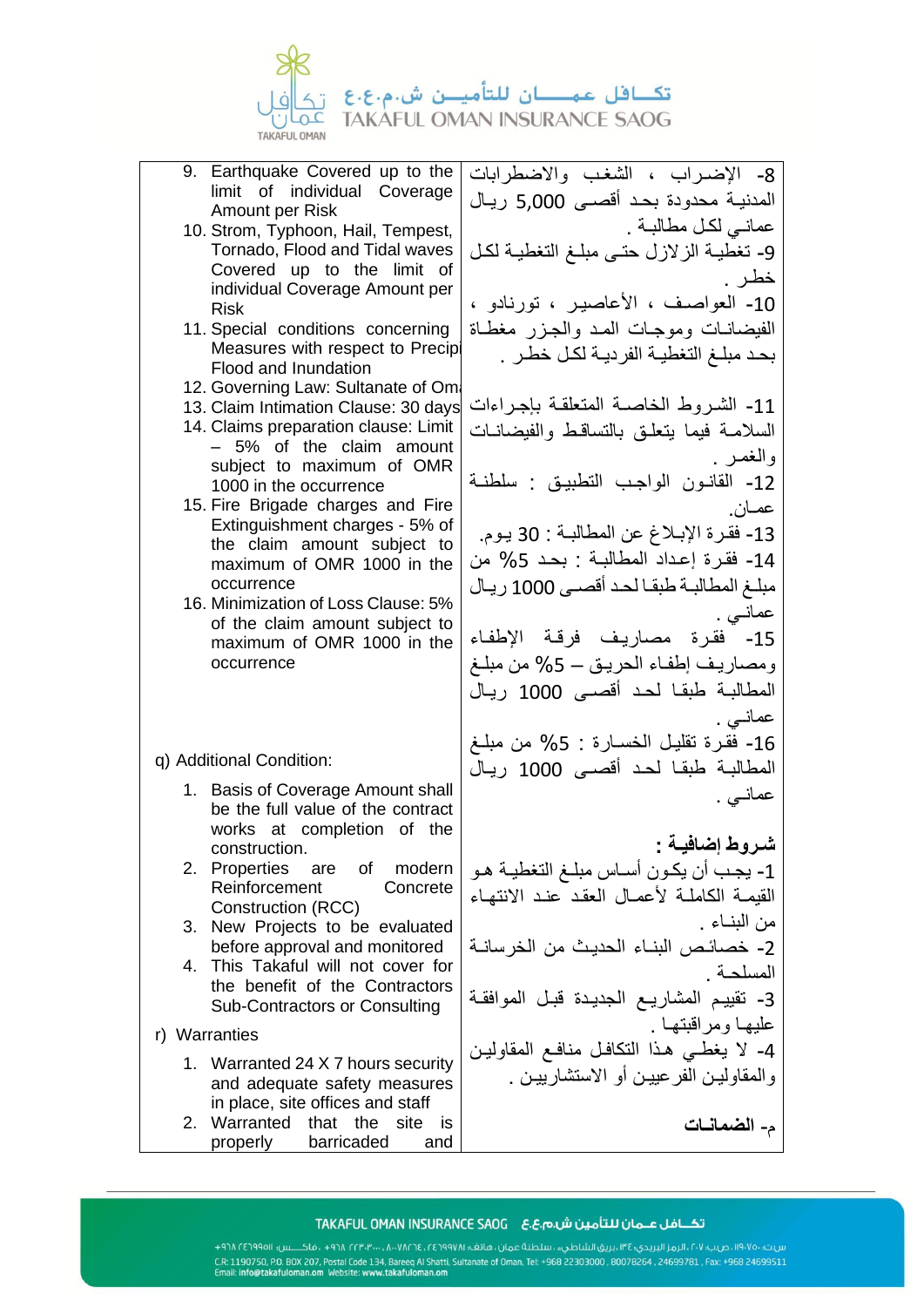

appropriate disclaimers are place

- 3. Warranted that the project is new and not yet started.
- 4. Warranted that periodic removal of combustible packing material and clean-up of site at least one week
- 5. No Smoking Warranty
- 6. Hot work warranty Housekeeping Warranty.

### **CONTACT INOFRMATION**

The Takaful Plan is issued and underwritten by: Takaful Oman Insurance SAOG Licensed and regulated by the Capital Marketing Authority Registered in the Sultanate of Oman; Commercial Registration Number 1190750 Capital: Authorized US\$ 25,000,000, Issued and Paid up US\$ 25,000,000. Registered Office at: Post Box 207; Postal Code:134; Sultanate of Oman For Plan related queries please contact:

Tel : +968 22303019/+968 22303023 **Email** BMenquiries@takafuloman.om

-1 ضمـان األمـن على مـدار 24 ساعـة طـوال أيـام األسبـوع وتدابيـر سالمـة مناسبـة في مكاتـب الموقـع والموظفيـن . -2 ضمـان أن الموقـع محصـن بشكـل صحيح ووجـود إخـالء مناسـب للمسئوليـة . -3 ضمـان أن المشـروع جديـد ولـم يبـدأ بعـد. -4 ضمـان اإلزالـة الدوريـة لمـواد التغليـف القابلـة لالحتـراق وتنظيـف الموقـع مـرة واحـدة في الاسبـوع على الأقـل . -5 ال ضمـان للتدخيـن . -6 ضمـان العمـل الساخـن وضمـان إجـراءات اإلدارة السليمـة .

**معلومـات االتصـال**  يتـم إصـدار واالكتتـاب في خطـة التكافـل بواسطـة : شركـة تكافـل عمـان للتأميـن ش.م.ع.ع مرخصـة ومنظمـة بواسطـة الهيئـة العامـة لسـوق المـال ومسجلـة في سلطنـة عمـان. رقـم السجـل التجـاري 1190750 رأس المـال المصـرح بـه 25,000,000 دوالر أمريكـي ، رأس المـال المصـدر والمدفـوع 25,000,000 دوالر أمريكـي . المكتـب المسجـل : ص ب 207 الرمـز البريـدي 134 سلطنـة عمـان .

بالنسبـة لالستفسـارات المتعلقـة بالخطـة يرجـى االتصـال على : هاتـف : 22303019 968 / 22303023 . 968

بريد الكترونـي :

[BMenquiries@takafuloman.om](mailto:BMenquiries@takafuloman.om)

###